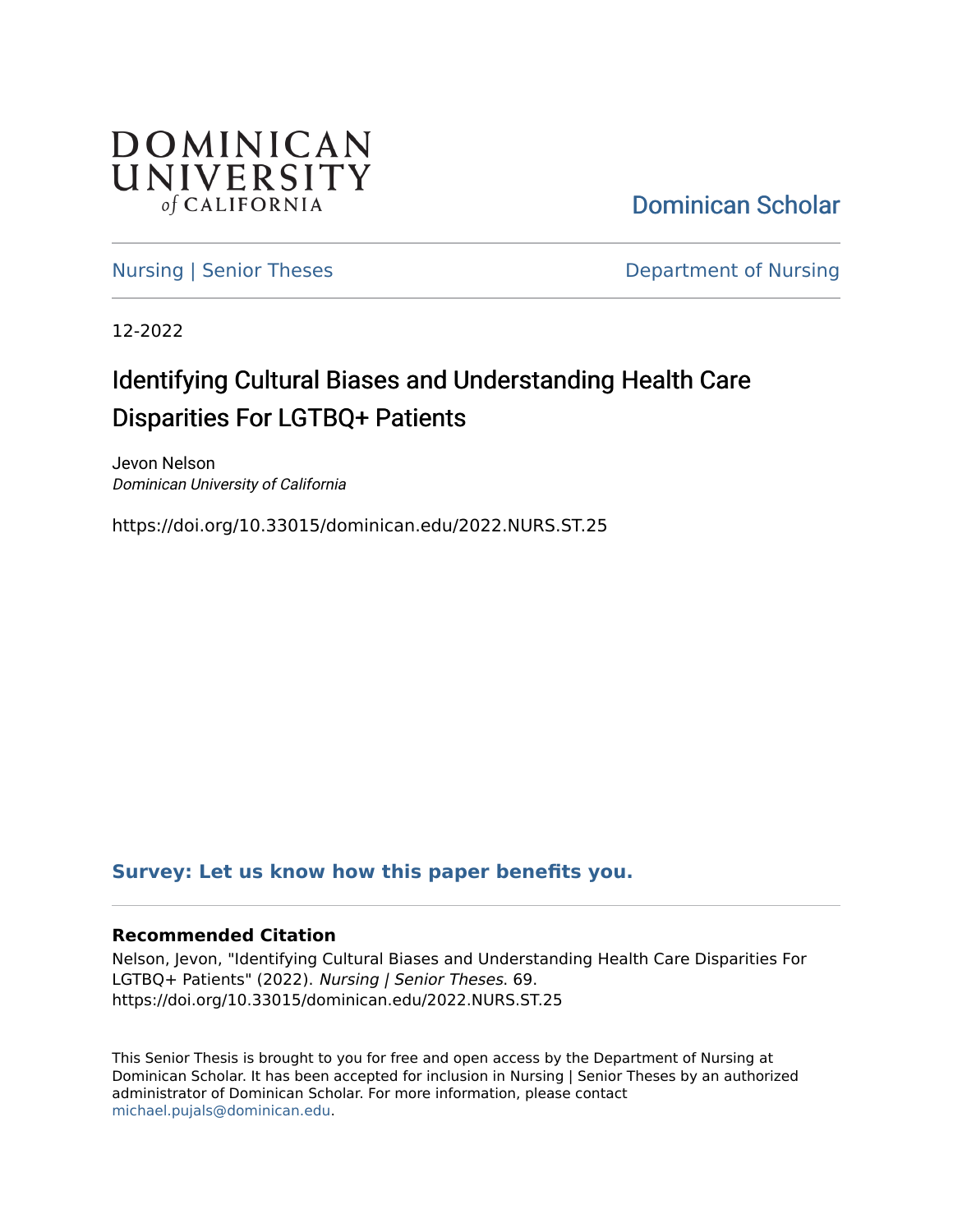Running head: CULTURAL BIASES AND DISPARITIES WITH LGBTQ+ PATIENTS 1

### **Identifying Cultural Biases and Understanding Health Care Disparities For LGTBQ+**

**Patients**

**Jevon Nelson Dominican University of California NURS 4500: Nursing Research Dr. Patricia Harris Spring 2022**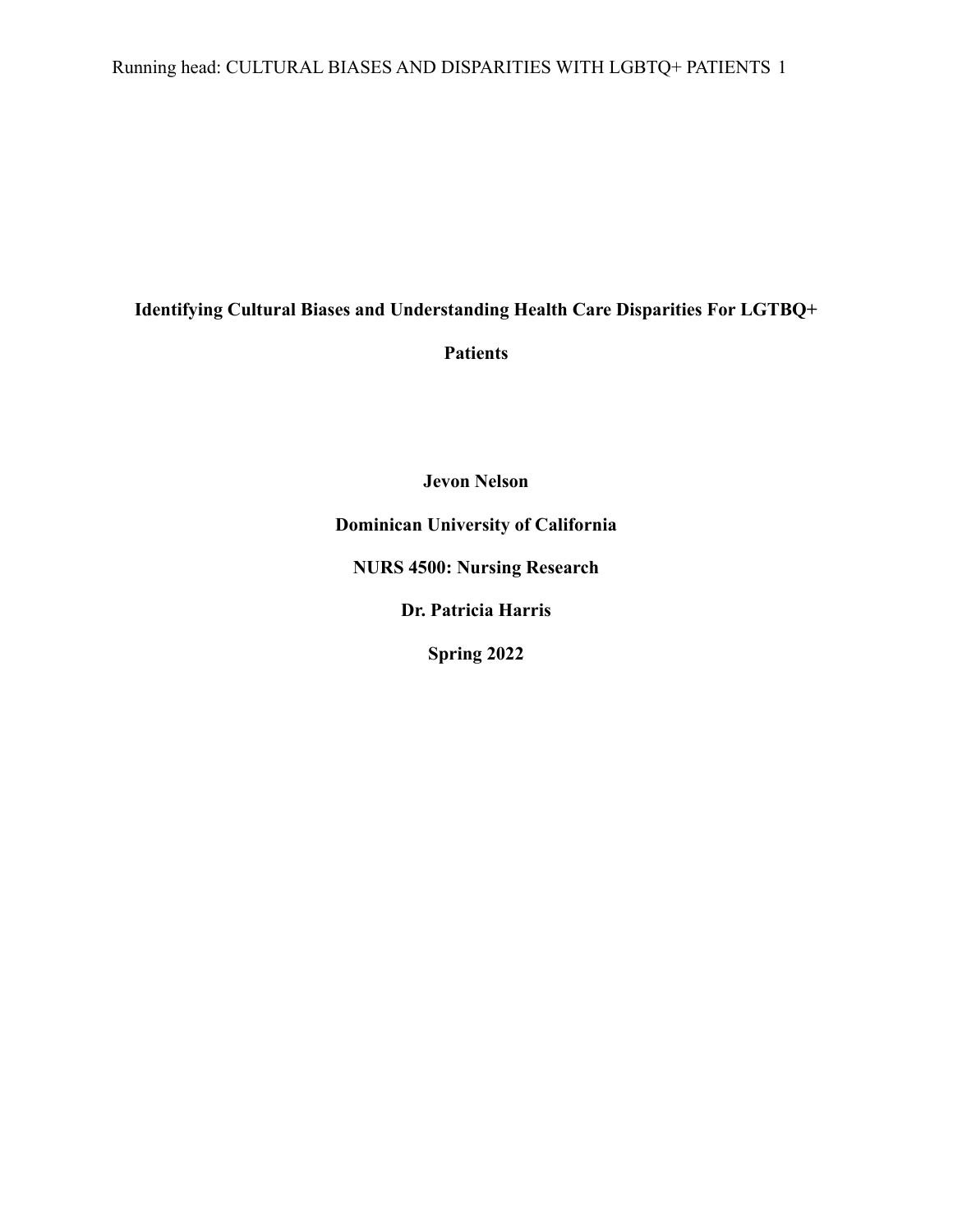#### Abstract

Understanding the health disparities within the LGBTQ+ population, will consist of educating Nurses and other healthcare providers cultural competence for this population, along with proposing certain educational training programs for all the medical professionals. There's not only an implicit bias but also lack in quality of healthcare due to the personal reasons that healthcare providers may have, along with certain stigmas that creates an infringement on healthcare for this specific population. Members of the LGBTQ+ community will continue to have one of the highest amounts of health care disparities due to the lack of cultural incompetence if nothing is done.

This thesis is essential and will explore this topic and aims mainly to explain and assess the relationship between the ever-growing population of LGBTQ+ patients and the healthcare disparities they experience. The purpose of this proposed study is to determine the root cause of the lack of cultural competence and propose how education for nurses and other healthcare providers can potentially significantly decrease the number of disparities. This thesis is also aimed to understand and propose future cultural awareness for the LGBTQ+ population.

With conducting a mixed study literature review, primarily through qualitative and quantitative designs, researching articles that can investigate and explore the attitudes, health and knowledge, and experiences within the healthcare setting among the LGBTQ+ patients. Other research findings involve understanding the implicit bias among the stigmatization causing this specific population of patients to receive a lower standard of care contributing to their healthcare disparities.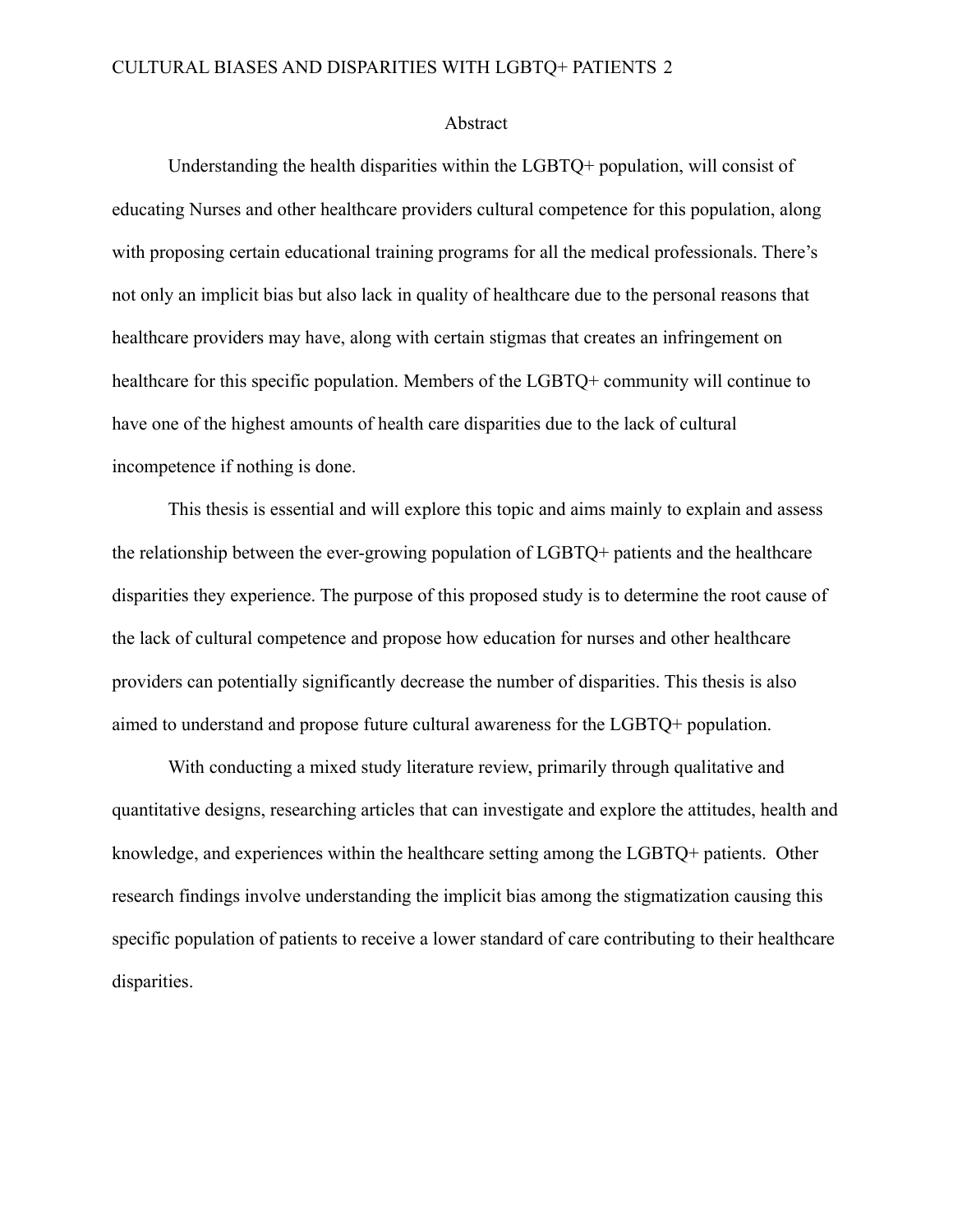### **Table of Contents**

| <b>Abstract</b>                                              | $\overline{a}$   |
|--------------------------------------------------------------|------------------|
| <b>Introduction</b>                                          | $\boldsymbol{4}$ |
| <b>Problem Statement</b>                                     | $\boldsymbol{4}$ |
| <b>Purpose Statement</b>                                     | $\overline{5}$   |
| <b>Literature Review</b>                                     | 5                |
| <b>Understanding Implicit Bias, Stereotypes, And Stigmas</b> | 6                |
| <b>Effects of Incompetent Cultural Care</b>                  | $\boldsymbol{8}$ |
| <b>Increasing Cultural Competence</b>                        | $\boldsymbol{9}$ |
| <b>Research Proposal</b>                                     | 11               |
| <b>Theoretical Framework</b>                                 | 11               |
| <b>Primary Research Aims</b>                                 | 12               |
| <b>Ethical Considerations</b>                                | 12               |
| <b>Study Design</b>                                          | 15               |
| <b>Sample and Recruitment</b>                                | 15               |
| <b>Ethical Considerations</b>                                | 15               |
| <b>Methods</b>                                               | 16               |
| <b>Analysis</b>                                              | 17               |
| <b>Conclusion</b>                                            | 17               |
| <b>References</b>                                            | 19               |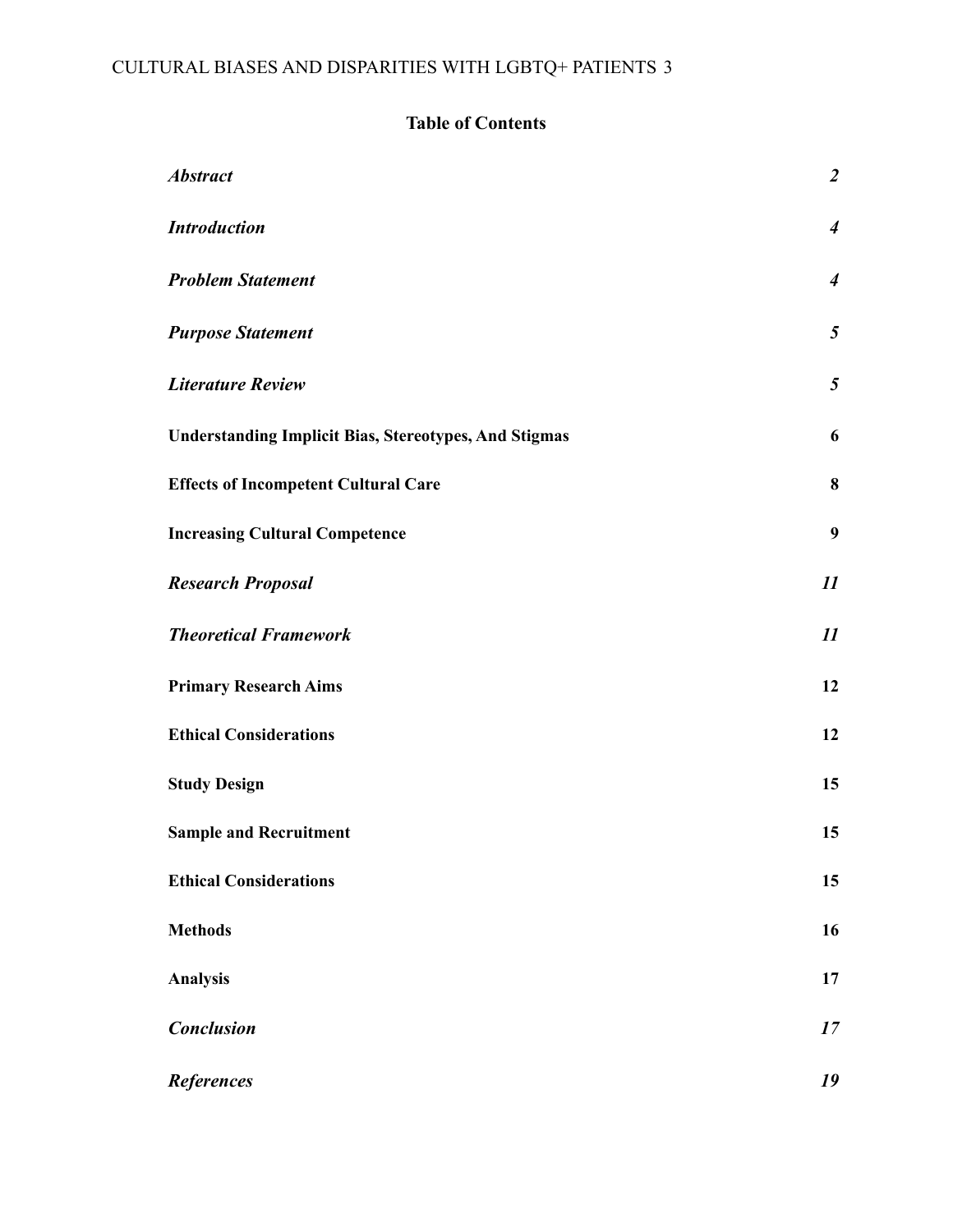#### **Introduction**

<span id="page-4-0"></span>Throughout health care, there has been an enormous number of cultural communities suffering from the detrimental effects due to lack of cultural competence of providers, including nurses. The LGBTQ+ community being one that has one of the highest rates of healthcare disparities. Finding resources and opportunities to culturally educate healthcare providers has potential to decrease the extent of healthcare disparities that are so prevalent within the LGBTQ+ community. This topic is immensely relevant within healthcare at this moment in time because the LGTBQ+ is becoming more widely understood as a population. Healthcare professionals should become aware that the LGBTQ+ patients and identities are intersectional and multilayered (Margolies, Brown, 2019).

According to the article, "*Increasing Cultural Competence With LGBTQ+ Patients,*" in a study of practicing nurses, most reported that they have no training in LGBTQ health (Margolies & Brown, 2019). The article goes on to discuss if nurses and healthcare professionals seem to lack basic education on LGTBQ healthcare, there may be a consequence of; negative attitudes, endorsed stereotypes, along with feeling uncomfortable providing care to LGTBQ+ patients. I would explain the issue that culturally incompetent health care warrants detrimental issues pertaining to LGBTQ+ patients. I would also explain studies on how discrimination to the gender and sexual minorities affect the quality of the care they receive and the types of healthcare resources they can access.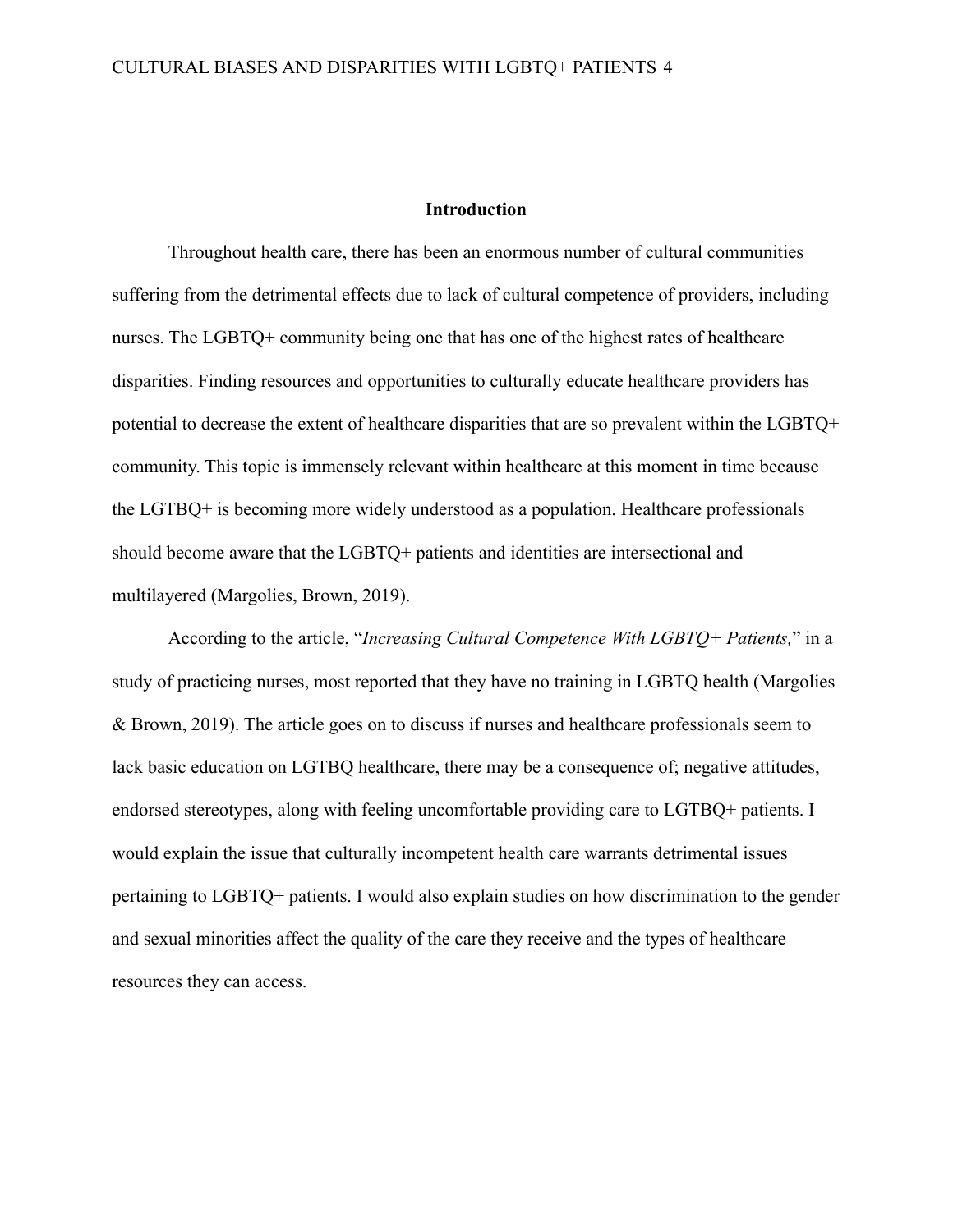#### **Problem Statement**

<span id="page-5-0"></span>The lack of cultural competence with healthcare providers whether it's; implicit biases, stereotypes, or generalized stigmas warrant the health care disparities for the LGBTQ+ population. The gay, lesbian, transgender, queer community presents a growing and underserved population in the United States, and compared to non-LGBTQ+ heterosexuals, previous studies have reported this specific population are still adversely affected and adversely marginalized within healthcare (Quinn, Sutton & Matthew, 2015). The fear of disclosing their sexual orientation or gender, primarily based on the perceived discrimination constitutes barriers and ultimately lack of care for these patients. That added sense of fear along with explicit rejection omits the proper care and disease management with these specific patients. The healthcare system should educate nurses and all other healthcare professionals to understand the culture of the LGBTQ+ population which will elucidate the decrease in the amount of healthcare disparities increases adequate care for all these patients. The rates from this study go on to show how the high rates of orientation disclosure of LGBTQ status, enhanced greater acceptance from providers, along with the need for examination of hospital policies and improved cultural competency.

#### **Purpose Statement**

<span id="page-5-1"></span>The purpose of this paper is to understand and seemingly decrease the health care disparities associated with healthcare providers lacking the cultural competence for LGBTQ+ patients.

#### **Literature Review**

<span id="page-5-2"></span>The research studies that were reviewed focused primarily on the perceived emotions and qualitative responses that measure the effect of the lack of cultural competence with LGBTQ+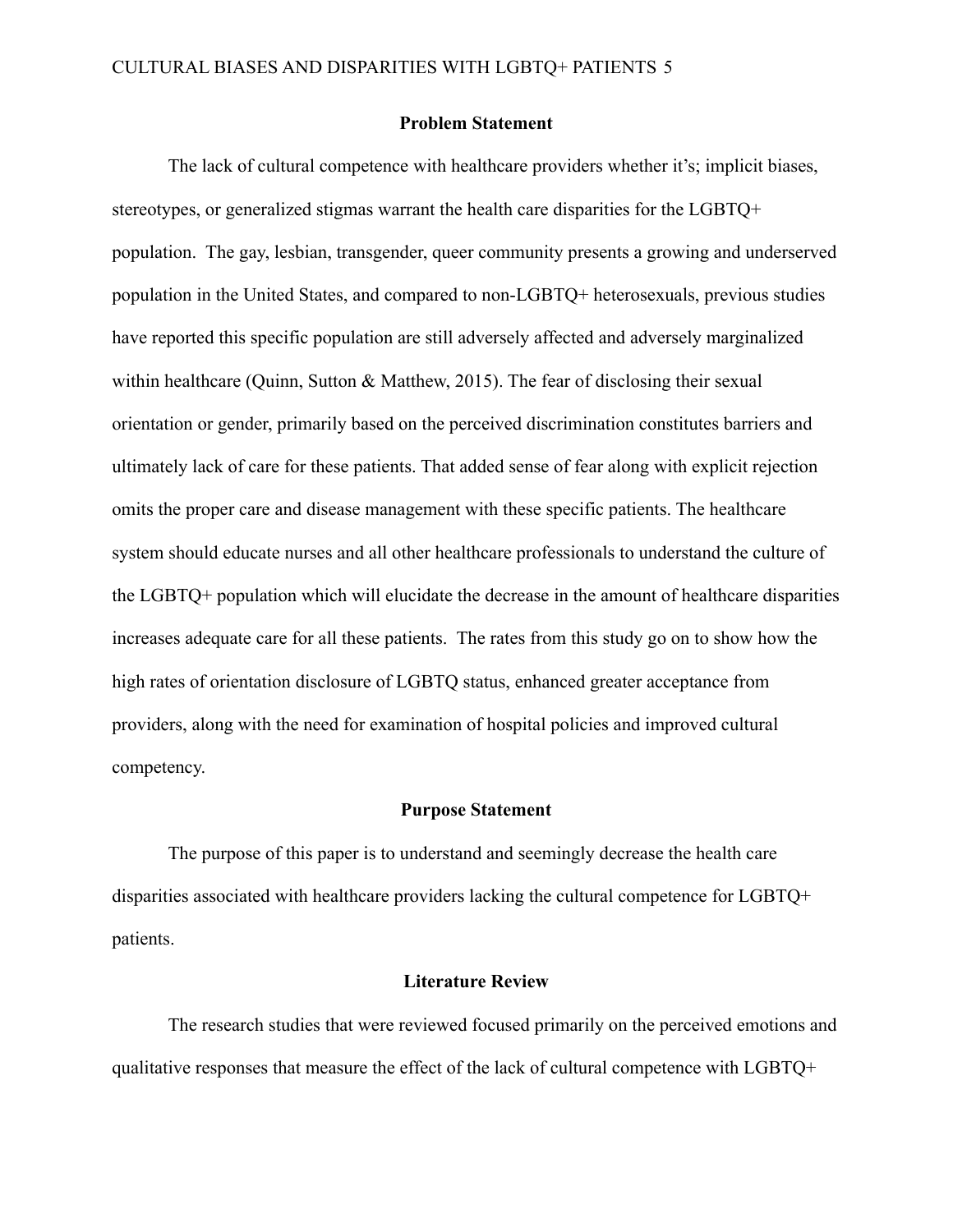patients. These articles were used to obtain throughout the library data resources such as PubMed, and a multitude of other databases. Main key terms used for article research were LGBTQ+ competence, bias, healthcare disparities, and cultural competence. These terms allotted the articles used throughout this research thesis and to support the purpose of the research. The articles are used to instill the necessary information for understanding the lack of cultural competence for the LGTBQ+ community along with understanding the stigmas associated with the care provided for the specific population.

The main themes that are involved within this research can divide into three topics. The first topic would be the perceived emotions and affects from health care implicit bias, stereotypes and stigmas by nurses and healthcare providers. Another topic would be the resources that can be used to decrease the lack of cultural competence i.e., trainings, more theory education during schooling for nurses and other healthcare providers. Lastly, reviewing and applying information pertaining to the number of nurses and providers that can ultimately increase the cultural knowledge of the LGBTQ+ patients. Please see the Literature Review Table located after the Reference List for a summary of the articles in this review.

#### **Understanding Implicit Bias, Stereotypes, And Stigmas**

<span id="page-6-0"></span>These articles were chosen to help understand the implicit health care biases that nurses and other medical professionals may possess. To understand health disparities and inequities for LGBTQ+ patients, there's a foundation that involves understanding the root cause. The articles used to understand implicit bias are primarily based throughout qualitative and quantitative methods.

In the article "Increasing Cultural Competence with LGBTQ+ Patients' ' conducted the study to explain the issue that coincides with the lack of cultural competence with nurses and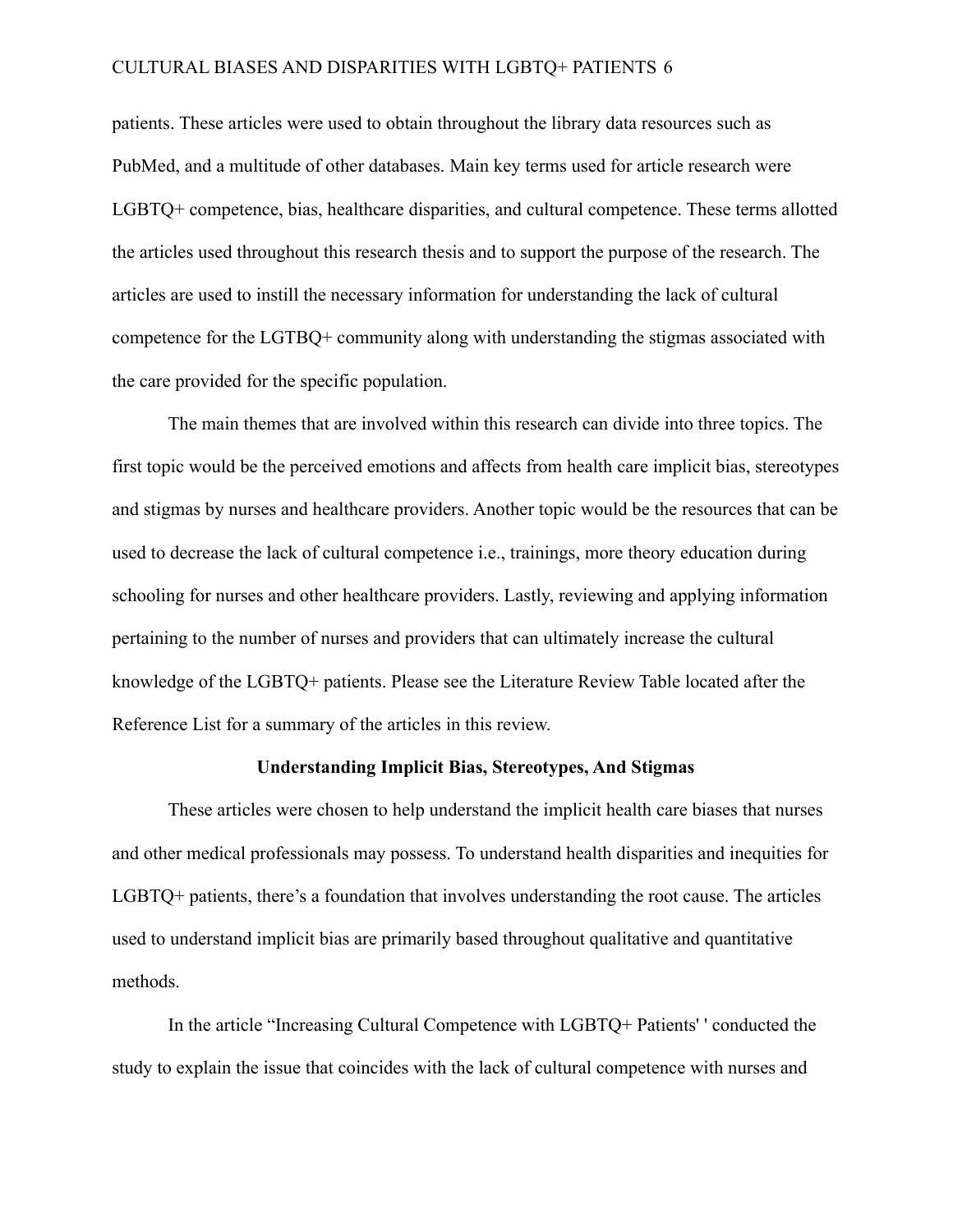other healthcare professionals (Magnolia, 2019). The study design was based on qualitative designs to measure the amount of quality in care these patients received once they chose to non-disclosure on registrar forms. The sample population was primarily LGBTQ+ patients, including 544 participants with an Emergency Department. The main purpose of this study is to explain, educate, and propose possible education for nurses and other healthcare providers to decrease the lack of competence that warrants the increased amount of healthcare disparities for this population. The qualitative method shows that LGBTQ+ who chose to non-disclose their sexual orientation create a more positive experience for the LGTBQ+ opposed to disclosing that information, Nurses, and other healthcare providers subconsciously have implicit bias pertaining to this specific population which is based around the lack of cultural competence.

According to the article, "Exploring the attitudes, knowledge and beliefs of Nurses and Midwives' of The Healthcare Needs of the LGBTQ Population; An integrative Review" two-thirds of trans individuals had negative experiences with healthcare professionals which was consistent with healthcare, general care, and gender identity clinics.

To gain an understanding on the lack of care in relation to cultural competence would be to understand the healthcare rates within the LGBTQ+ population. The LGBTQ+ community experiences higher rates of smoking, alcohol consumption, eating disorders, mental illness, and suicide (Stewart, O'Reilly, 2017). All the psychiatric, and general health issues all fall in the hands of healthcare providers to manage with they trained and educated to be aware or, hence the lack of cultural competence. Nurse and other healthcare providers can have; queerphobia, implicit bias, inequity, and general ethical and health disparities to treat all the patients the same.

In the article "Training to reduce LGBTQ-related bias among medical, nursing, and dental students and providers: a systematic review**."** that incorporated 639 abstracts, including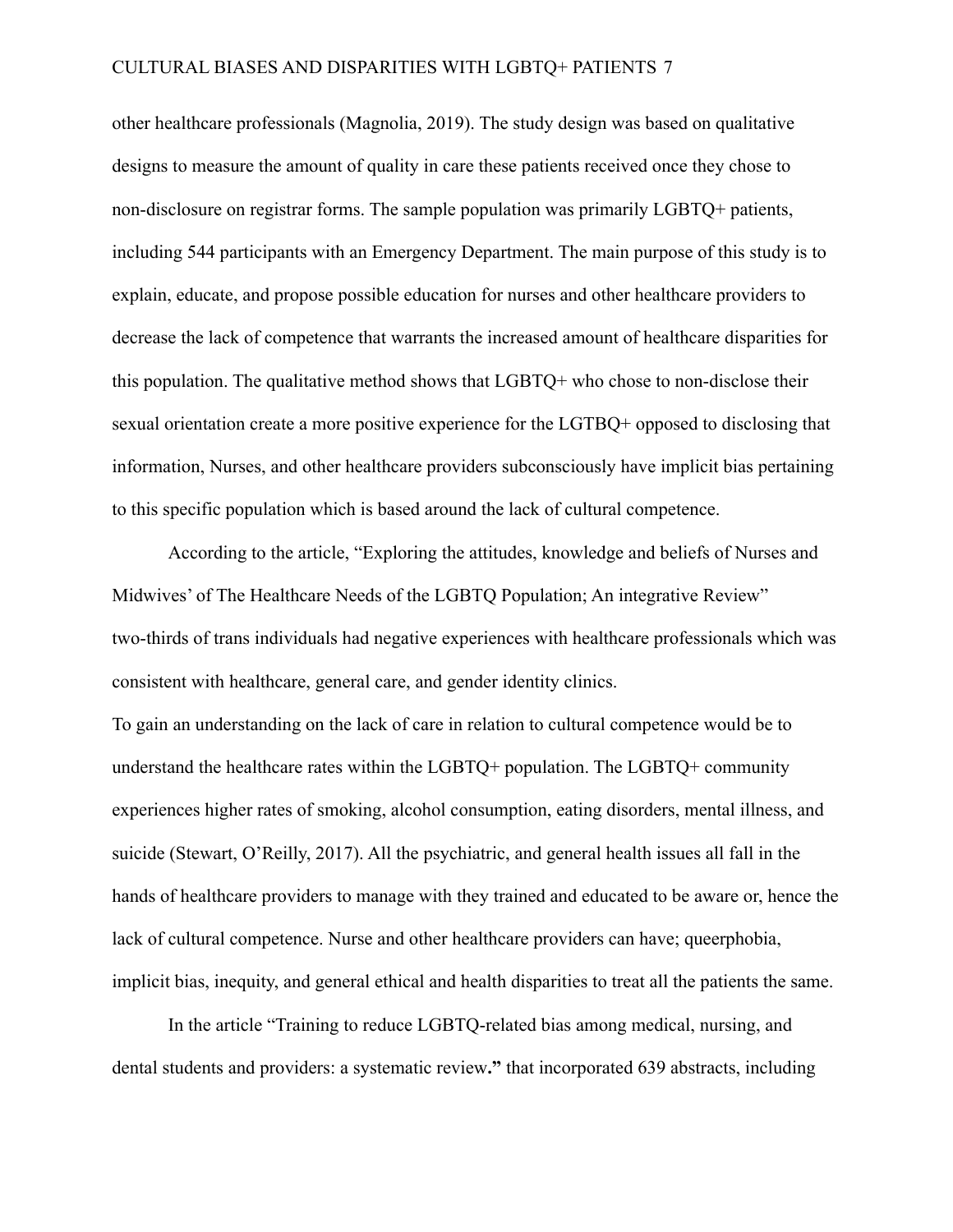qualitative and pre- post intervention tests, basically involved understanding the implicit bias along with stigmatization causing LGBTQ patients to receive a lower standard of care. The search identified 639 articles identifying as a medical program, through a systematic review, researching the medical programs, nursing programs trying to reduce the implicit bias towards the LGBTQ+ patients (Morris, 2019). The effectiveness of intergroup cultural education primarily serves as a basis in understanding the prejudice for medical and nursing programs and reducing the implicit bias and prejudice in healthcare for those patients.

#### <span id="page-8-0"></span>**Effects of Incompetent Cultural Care**

With conducting research for the effects of the incompetent cultural care for LGBTQ+ patients, two articles that explain the effects include "Differences in Healthcare Access, Use, and Experiences Within a Community Sample of Racially Diverse Lesbian, Gay, Bisexual, Transgender, and Questioning Emerging Adult, and "Health Disparities by Sexual Orientation: Results and Implications from the Behavioral Risk Factor Surveillance System." They're both qualitative, cross sectional research studies which are primarily designed to understand the correlation between health disparities with LGBTQ+ relative to that of the cis-gender, heteronormative patients.

The article "Differences in Healthcare Access, Use, and Experiences Within a Community Sample of Racially Diverse Lesbian, Gay, Bisexual, Transgender, and Questioning Emerging Adult**"** the research conducted was a longitudal study with primarily 206 participants, with the study design being a focus group on patient who identified as queer or were questioning identity reported negative healthcare experiences more frequently than their LGBTQ+ identified patients. The purpose of this study is to understand the numerous numbers of health disparities relative to cisgender and heterosexual people (Macapagal, Bathia, Greene, 2016). The potential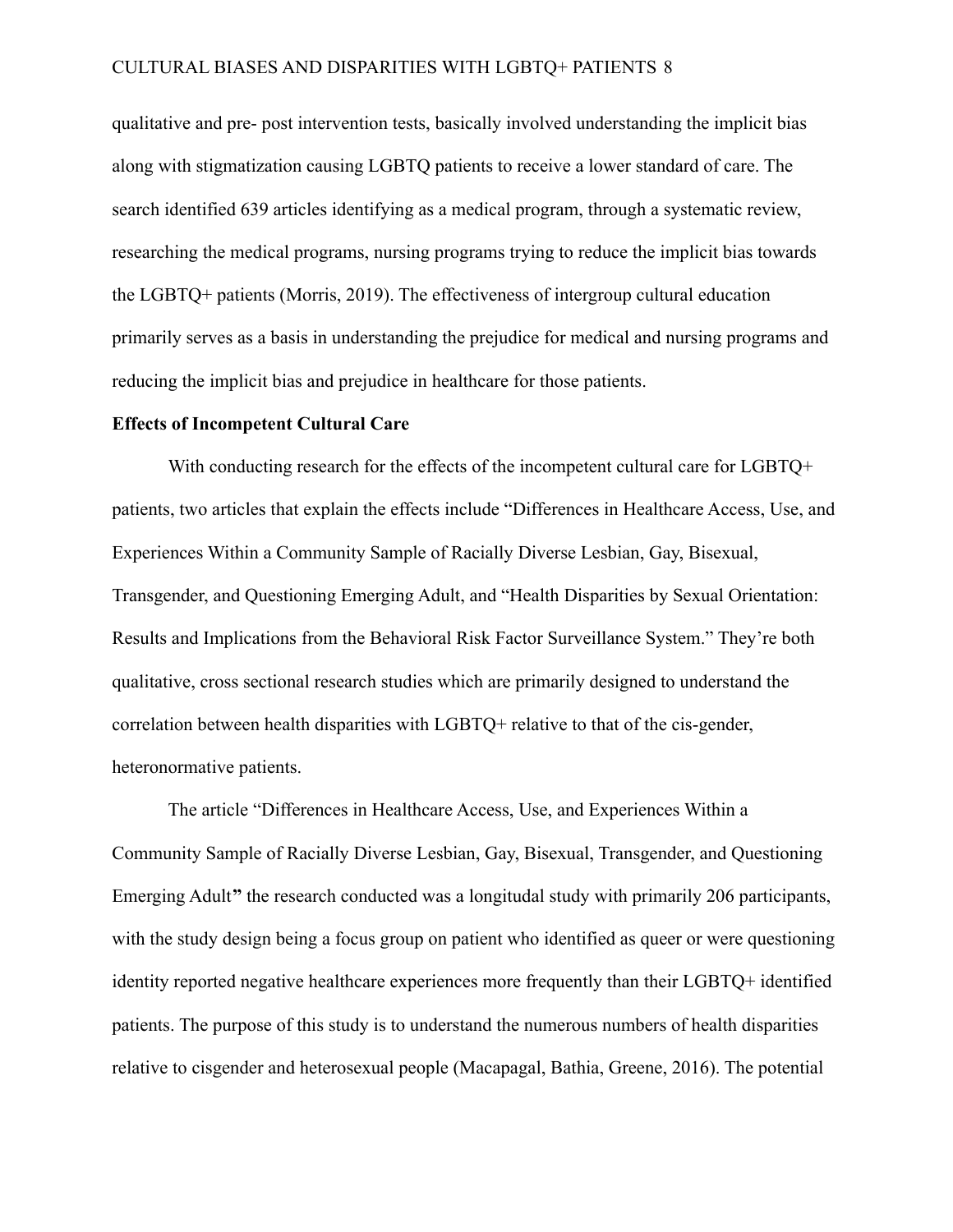contributors are perceived and actual discrimination in healthcare settings related to their sexual orientation and gender identity hindering health-seeking behaviors or causing again the negative experience within healthcare.

In the article "Health Disparities by Sexual Orientation: Results and Implications from the Behavioral Risk Factor Surveillance System" a focus group survey response study which incorporated 8290 participants starting from ages eighteen and older within the LGBTQ+ community. The purpose of this study was examining the outcomes represented with the wide spectrum of physical, functional, mental health along with health risk factors. Some of the results indicated that in comparison to their heterosexual counterparts, LGBTQ+ patient are more susceptible to health disparities such as; an increase in cardiovascular disease, Cancer, Arthritis, Asthma, along with general poor health comes with healthcare.

#### <span id="page-9-0"></span>**Increasing Cultural Competence**

To elucidate the premise on the lack of care with LGBTQ+ patients, the articles used, explains how increasing education on this specific population showed a particular increase in cultural competence. The articles researched within the topic of increasing cultural competence include *Training Healthcare Professionals in LGBTI cultural competencies: Exploratory finding from the Health4LGBTI pilot Project*'' and "*Improving LGBTQ Cultural Competence of RNs Through Education*."

In the article "*Improving LGBTQ Cultural Competence of RNs Through Education '' this* study established an understanding of the knowledge and attitudes of RNS about LGBTQ people and the impact of an educational intervention (Traistan, 2020). Providing a vessel for education and cultural competence, awareness, which would then ultimately evolve into cultural safety can decrease the health disparities of the LGBTQ+ population within healthcare. Research has found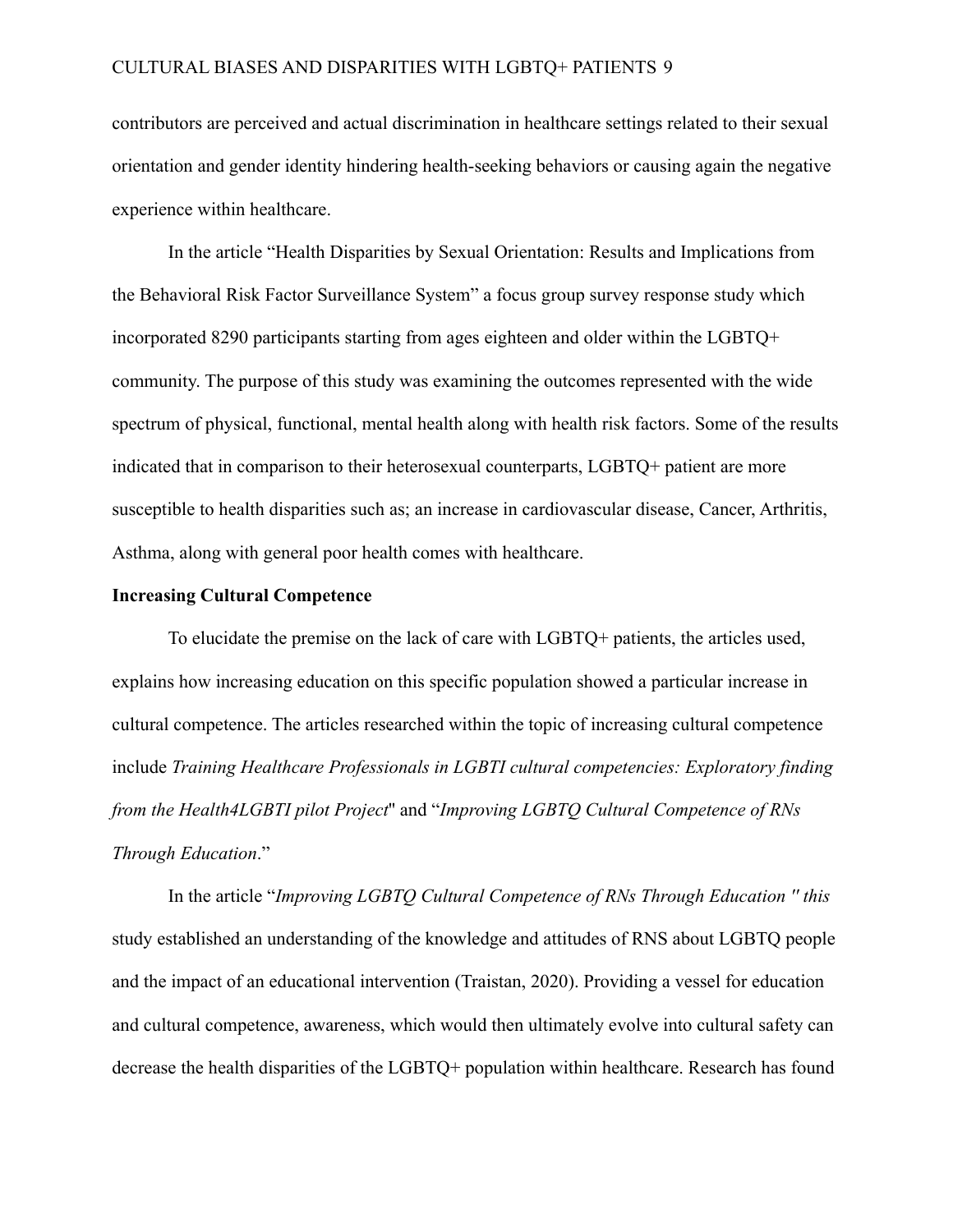in years spanning from 2009-2017 only 0.19% of literature in the top 20 nursing journals focused on sexual minority health (Traistan, 2020). But this research was conducted with the design of descriptive correlational study with cross sectional design and pre and posttest information. The population consisted of the convenience sample of 111 employed registered nurses in the Pittsburgh Metropolitan region. The purpose of this study assessed the baseline knowledge and level of cultural competence with the impact of educational intervention. The result of this study explained how there's effectiveness of an educational intervention on knowledge.

Increasing cultural education on patients within the LGBTQ+ communities is a plan that will be the foundation to increasing the cultural awareness along with decrease in health disparities within this patient population. According to the research article "*Training Healthcare Professionals in LGBTI cultural competencies: Exploratory finding from the Health4LGBTI pilot Project " this* training research study was done to decrease the health inequities of the LGBTQ patients, with the participation of 110 healthcare professionals. The main purpose of the study was to assess the pre and posttest knowledge before and after the training to increase the knowledge behind the LGBTQ+ population. The participant attitude scores increased for inclusivity along with an increase in knowledge for this specific population's needs.

Throughout the research articles that were used as a reference within the literature review, they all provided ample information to elucidate the implicit bias, stereotypes, along with how the increase in knowledge allot for cultural competence with LGBTQ+ patients. It has been found that increasing cultural knowledge with nurses, nursing students, and other health care professionals can decrease the amount of health care disparities for patients within this specific population. The general strengths within these various studies were that they were able to have an accurate statistical analysis in terms of analyzing the correlation between LGBTQ+ patients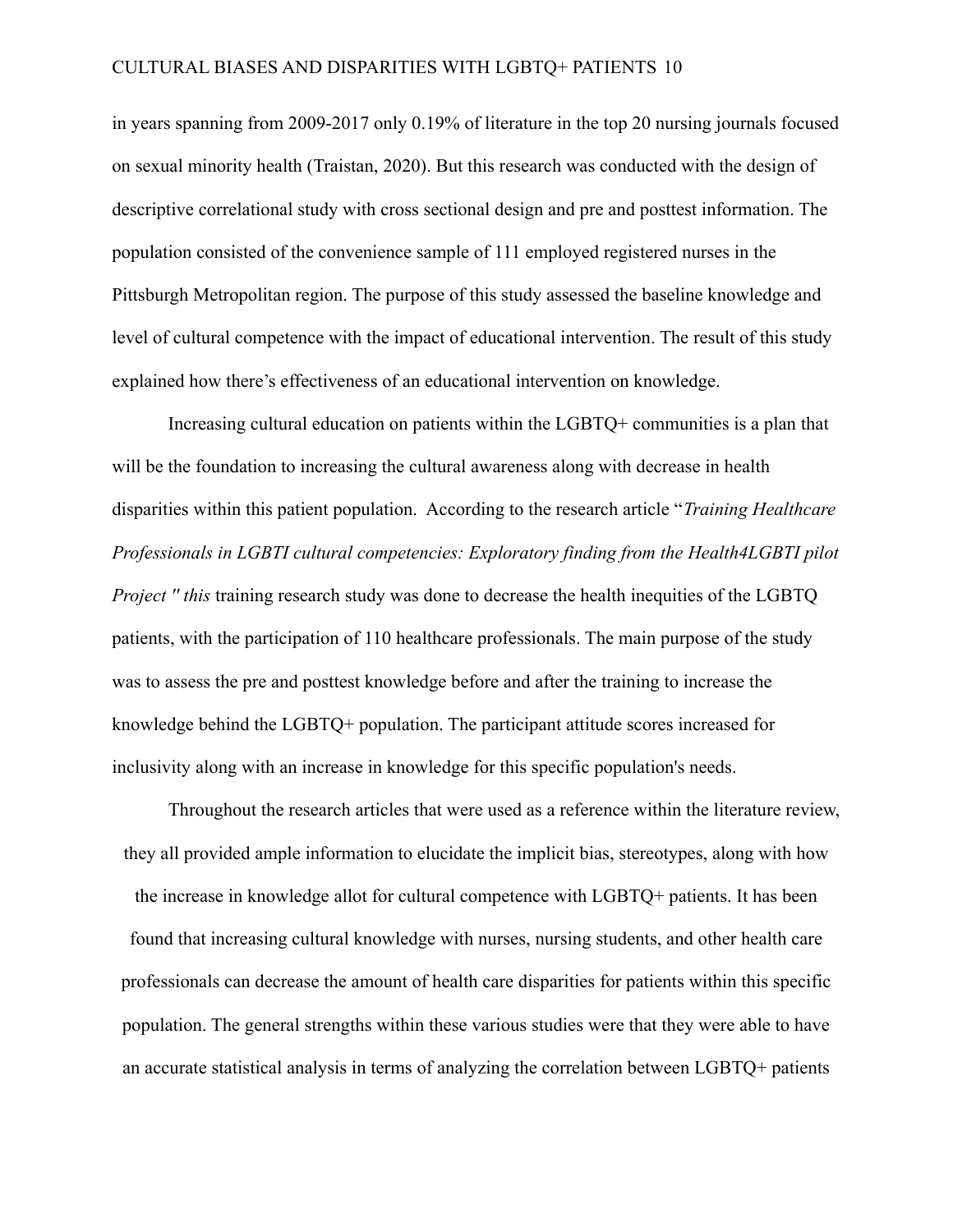and their experience with implicit bias from health care professionals. Other strengths throughout these studies also indicates the number of negative experiences that are experienced from the entire span of sexual identity with LGTBQ+ patients. Some limitations within the study were that they couldn't effectively provide enough information throughout the studies for the main purpose of reliability on the patients being surveyed. The evidence provided really creates a

wider amplitude in the worthiness of guiding practice. Throughout the various sources of research literature, they all aimed to understand and relay pertinent information that identifies the implicit cultural biases and stigmas that patients within this specific population go through.

#### **Research Proposal**

<span id="page-11-0"></span>The overall proposal for further research would be to understand the correlation between more LGBTQ+ patients and how the increase in cultural competence with nurses and health care providers reduce the negative health outcomes and disparities for these patients. Some questions that arise would be to understand what implementations and curricula would result in more healthcare providers being more culturally literate for this specific population of patients.

The rationale behind my research proposal would be that nurses and other healthcare providers are based on my original problem statement. Creating the culturally competent care will influence LGBTQ+ patients to receive healthcare with a reduction of the negative trajectory when they are faced with implicit biases, stigmas, and discrimination. Understanding the correlation between the lack of cultural understanding and providing the education to aid in culturally competent care related to the literature reviewed pertaining to this research.

#### **Theoretical Framework**

<span id="page-11-1"></span>Theoretical framework being used within this research proposal would be the nursing theorists Madeleine Leinenger. She developed the "Transcultural Nursing Theory or Cultural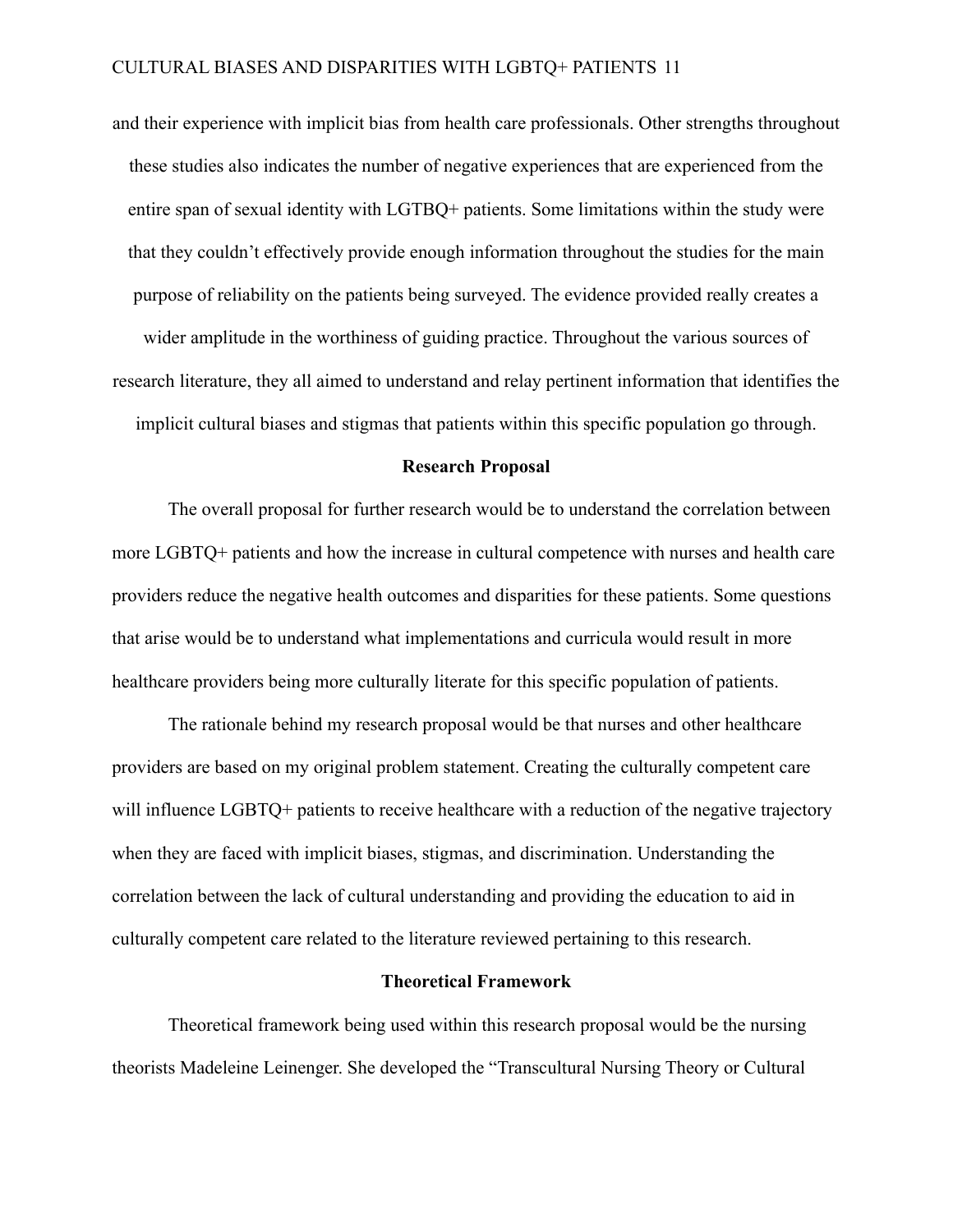Care Theory" which involved knowing and understanding different cultures concerning nursing and health-illness caring practices, beliefs, and values to provide meaningful and efficacious nursing care services to people's cultural values and health-illness context (Gonzalo, 2021). Her research serves as the preliminary basis for understanding and providing culturally competent care for patients in order to uphold the efficacy of providing care for patients. The main component of nursing is that nurses are educated on culture but in context with my literature review, the lack of cultural congruence or competence serves as a cause of disparities within this population.

#### <span id="page-12-0"></span>**Primary Research Aims**

 $\bullet$  My primary research aims would be to create a questionnaire specifically for LGBTQ+ patients that will study their qualitative responses throughout the survey.

The specific population used to represent the population would again, LGBTQ+ patients who can respond to their experiences with healthcare. My strategy for recruitment would be through use of social media, and a public questionnaire through Dominican University's student population who identifies as LGBTQ+.

#### <span id="page-12-1"></span>**Ethical Considerations**

Some ethical considerations would be to uphold the anonymity throughout the survey for those who chose to disclose their sensual orientation but would like to remain anonymous. This population being the LGBTQ+ population is specifically vulnerable being that their sexuality can create and warrant for a multitude of socially unaccepted behaviors. The main trajectory of this research is to understand the vulnerability that stems from the cultural incompetence and bias for people in this specific population. I would like to obtain consent for the questionnaire before proceeding on with the survey to ensure that the participants are aware of what they're involved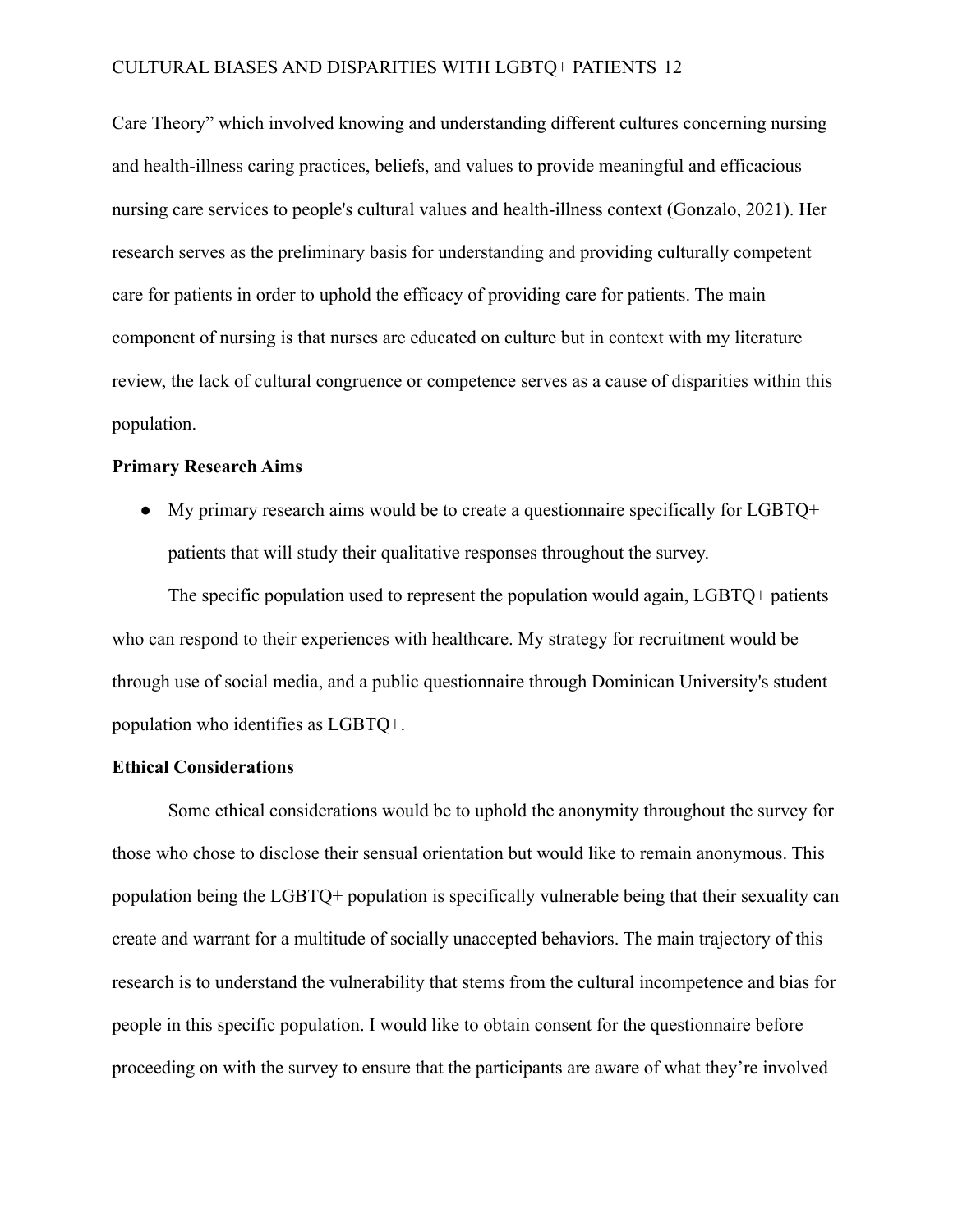in the study. The consent process will simply involve a question prior to the start of the questionnaire which will ensure that the participants consent with providing their sexual orientation and information throughout the survey.

Other ethical considerations include ensuring that the participant is aware of their right to privacy throughout the study. Which will all be explained in the beginning of the study. I would like to review the Nuremburg Code, that pertains to the permissible medical experiments.

For the research proposal study, I would like to conduct a cross sectional study, which includes the specific population of the LGBTQ+ patients which involve asking them survey questions over a specific period. For a better explanation of what this research study would look like, is to describe the questions that would be asked. I would ask for the participant to disclose their sexual orientation, the proceeding into understanding how their healthcare has been affected by their sexual orientation. Then, I would conduct another questionnaire that involves asking to rate their experiences and if possible have they felt any amount of discrimination during their interaction with nurses and other healthcare professionals.

This experience for these participants would be relatively simple, which is the discretion of consent for the questionnaire. The study would consist of presumptively 15 or less questions throughout, therefore the participants would relatively endure a quick study. But I would also generalize the study for the cis-gender and their heterosexual counterparts being that they can identify if they've had any negative experiences with healthcare professionals and possibly correlate that with the results from the LGBTQ+ population. From then, I would proceed to finish the study asking if implementing more culturally sensitive education for nurses and other healthcare providers influence a change in healthcare disparities for this population.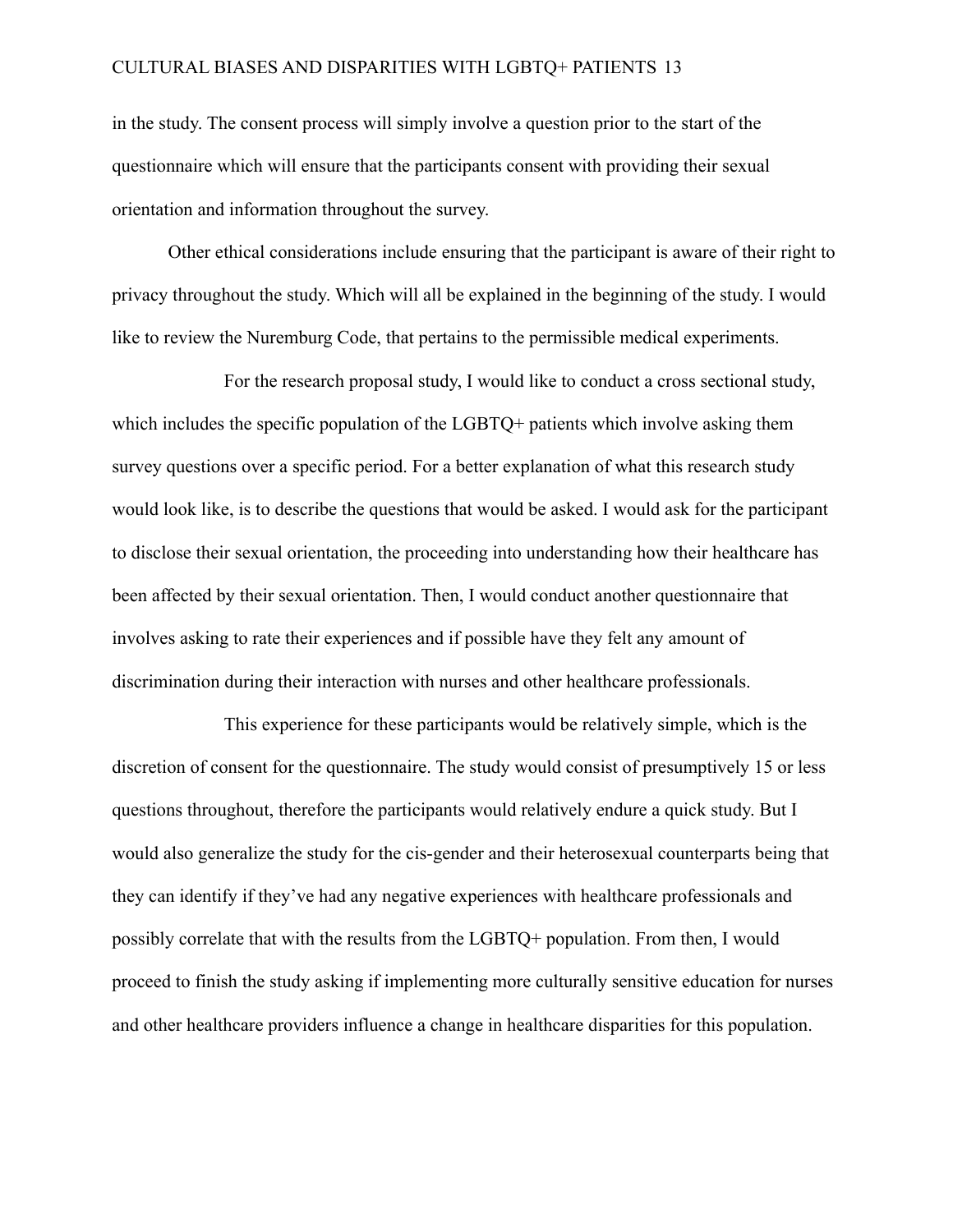The type of analysis I would use would be content analysis to understand the qualitative responses for the participants within the research design. I'm ultimately performing qualitative research that involves understanding and assessing the rigor throughout my research that can serve for means of reliability and validity.

#### <span id="page-14-0"></span>**Study Design**

A mixed method study with a survey, including qualitative and quantitative questions, will be provided to LGBTQ+ patients and their responses will be studied.

#### <span id="page-14-1"></span>**Sample and Recruitment**

My strategy for recruitment will be through use of social media, and a public questionnaire to Dominican University's student population who identifies as LGBTQ+.

#### <span id="page-14-2"></span>**Ethical Considerations**

Some ethical considerations would be to uphold the privacy of those who chose to disclose their sexual orientation and would prefer to remain anonymous. The LGBTQ+ population is uniquely vulnerable being that their sexuality can create an excuse for a multitude of socially unaccepted behaviors by others. The main trajectory of this research is to understand the vulnerability that stems from cultural incompetence and bias that can be exhibited by healthcare providers for people in this specific population. I would like to obtain consent for this survey to ensure that the participants are aware of what's involved in the study. The consent process will include explaining the study and ensuring a potential particpant understands their involvement. To start the consent process, questions will be asked of participants regarding their agreement to providing their sexual orientation and personal information.

Other ethical considerations include ensuring that the participant is aware of their right to privacy throughout the study, which will all be explained in the beginning of the study. I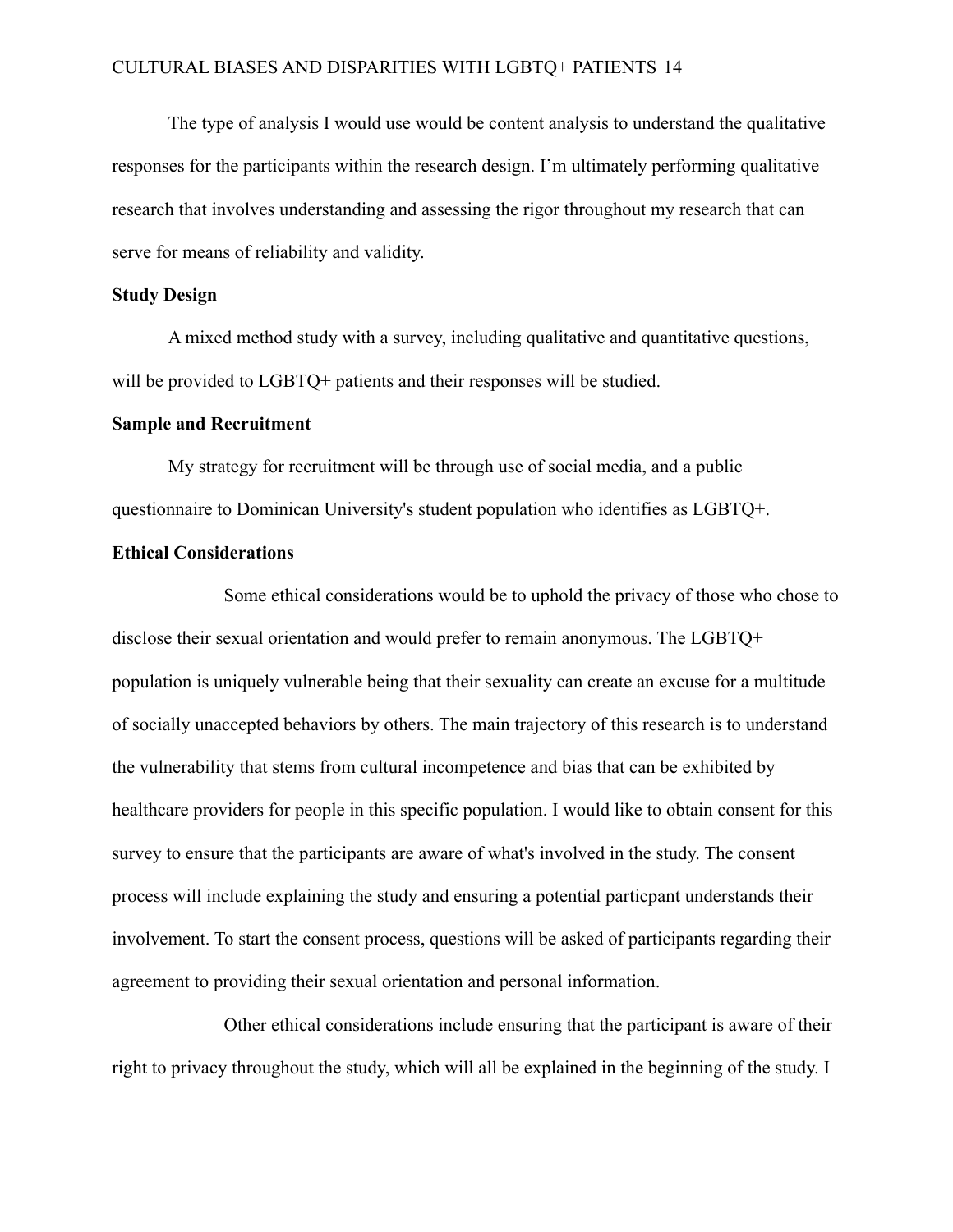will review the Nuremberg Code, which pertains to the permissible experiments, and the Participants' Bill of Right with the potential participant.

#### <span id="page-15-0"></span>**Methods**

For this research proposal, I, first, will conduct a qualitative, cross-sectional study, which includes the specific population of the LGBTQ+ patients which involve asking them survey questions. The survey will be open for data collection over a three-month period. The questions that will be asked are:

- What is your sexual orientation?
- How has your sexual orientation affected your healthcare?
- Have you ever felt neglected by a healthcare provider due to your sexual orientation? If so, please discuss your experience.

A second questionnaire will ask participants to rate their experiences, using a five-point Likert Scale, and ask if they have felt any amount of discrimination during their interaction with nurses and other healthcare professionals.

This experience for these participants would be relatively simple, which is the discretion of consent for the questionnaire. The study would consist of presumptively 15 or less questions throughout, therefore the participants would relatively endure a quick study. But I would also generalize the study for the cis-gender and their heterosexual counterparts being that they can identify if they've had any negative experiences with healthcare professionals and compare that with the results from the LGBTQ+ population. From there, I would proceed to finish the study asking if implementing more culturally sensitive education for nurses and other healthcare providers influence a change in healthcare disparities for this population.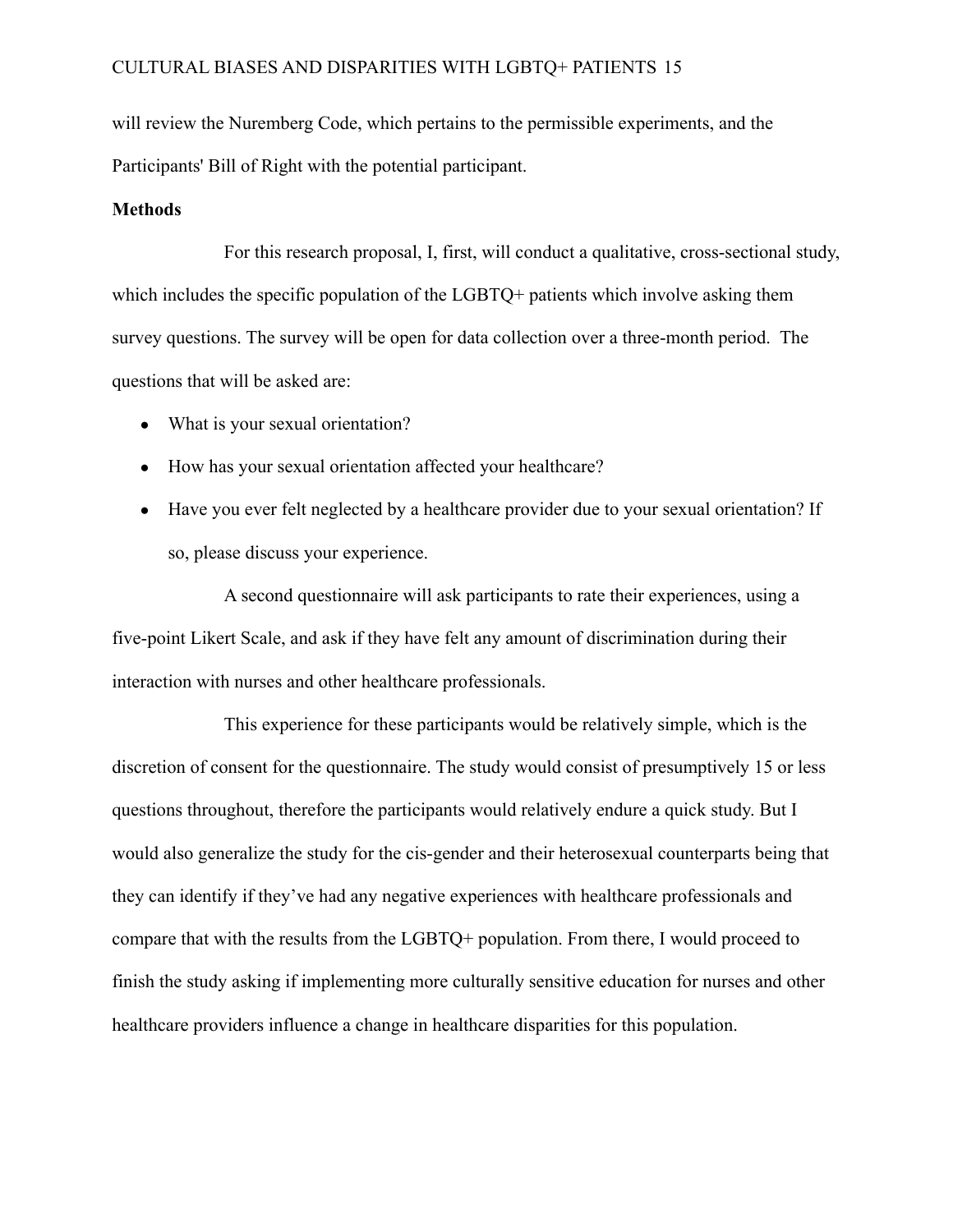#### <span id="page-16-0"></span>**Analysis**

The type of analysis I would use would be content analysis for the open-ended questions to understand the qualitative responses for the participants within the research design. For analysis of the Likert-Scale questions, descriptive statistics (such as percentages) will be used. I'm ultimately performing qualitative and quantitative research that involves understanding and assessing the rigor throughout my research that can serve for means of reliability and validity.

#### **Conclusion**

<span id="page-16-1"></span>Throughout this review of research pertaining to understanding the implicit bias along with lack of cultural competency has created more awareness and knowledge to the LGBTQ+ patients. There have been various studies that have been explained and review pertaining to; Implicit bias among nurses and other healthcare providers, understanding the effects of incompetent care being the increased health care disparities with this specific population along with a review from increasing cultural competence within nurses and healthcare providers education and careers.

The original question has been answered being that the cultural implicit bias, stigmas and lack of training and education has created the increase of health care disparities within the LGBTQ+ population. Understanding a portion of the root cause with the causative factors for health disparities within this population therefore creates an avenue for implementing potentially effective education and training for the LGBTQ+ patients. Applying this information to clinical practice specifically will in fact, ultimately answer the original question and problem statement of the thesis. To treat a problem, there must be an understanding of what the main cause of the problem is so that there can be effective clinical management for the LGBTQ+ patients.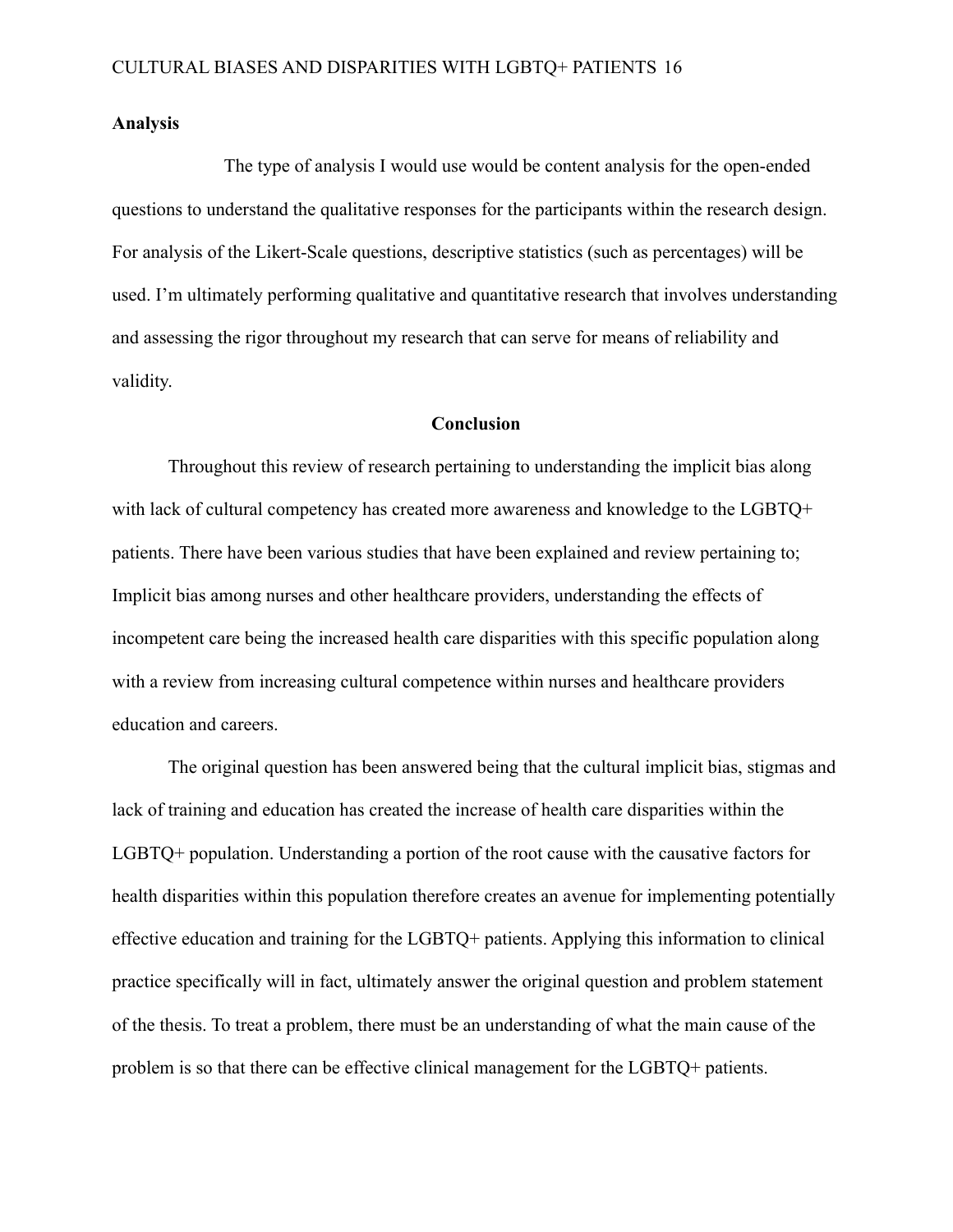The proposed research that has been provided will advance the nursing profession tremendously within healthcare being that if they can understand more of the LGBTQ+ culture they reduce their personal implicit stigmas and biases that serves as one of the causes for the health disparities. When nurses and other healthcare professionals can implement positive experience surrounding this specific population of patients, they will be more opted to seek healthcare without the feeling of scrutiny or negative judgment. The articles researched within this study has shown that increasing cultural competence for the LGBTQ+ patients throughout the use of modules will effectively teach and enlighten nurses and other healthcare providers throughout healthcare. There still needs to be an ample amount of research for this thesis topic but with my proposed research soon there can possibly be a change in healthcare for the LGBTQ+ population.

Some potential outcomes would be the reduction in the prevalence for healthcare disparities for the LGBTQ+ population.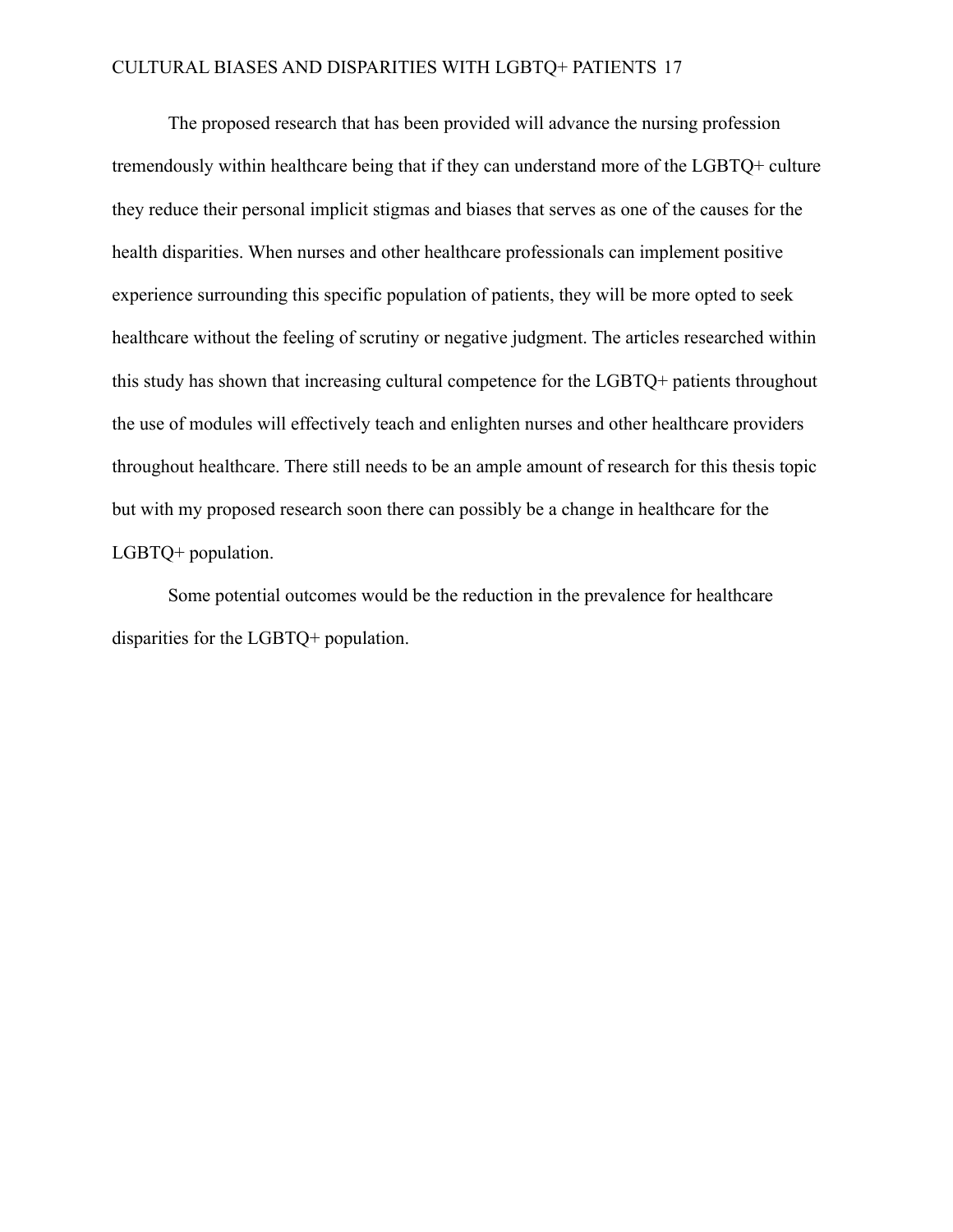#### **References**

- <span id="page-18-0"></span>Margolies, L., & Brown, C. G. (2019). Increasing cultural competence with LGBTQ patients. *Nursing*, *49*(6), 34–40. https://doi.org/10.1097/01.NURSE.0000558088.77604.24
- Vickie L. Harvey, & Teresa Heinz Housel. (2014). *Health Care Disparities and the LGBT Population*. Lexington Books.
- Yerra, S., & Yarra, P. (2022). Understanding health disparities among LGBTQ populations and future needs. *Evidence Based Nursing*, *25*(1), 21.
- Stewart, K., & O'Reilly, P. (2017). Exploring the attitudes, knowledge, and beliefs of nurses and midwives of the healthcare needs of the LGBTQ population: An integrative review. *Nurse Education Today*, *53*, 67–77.

https://doi-org.dominican.idm.oclc.org/10.1016/j.nedt.2017.04.008

- EGGINTON, A. (2017). Working with LGBTQ Patients: The Importance of Increasing Cultural Competency - Part 1. *Naturopathic Doctor News & Review*, *13*(9), 1–5.
- Nair, Julie McCulloh; Waad, Alex; Byam, Stacey; Maher, Madeline Barriers to Care and Root Cause Analysis of LGBTQ+ Patients' Experiences, Nursing Research: 11/12 2021 – Volume 70 - Issue 6 - p 417-424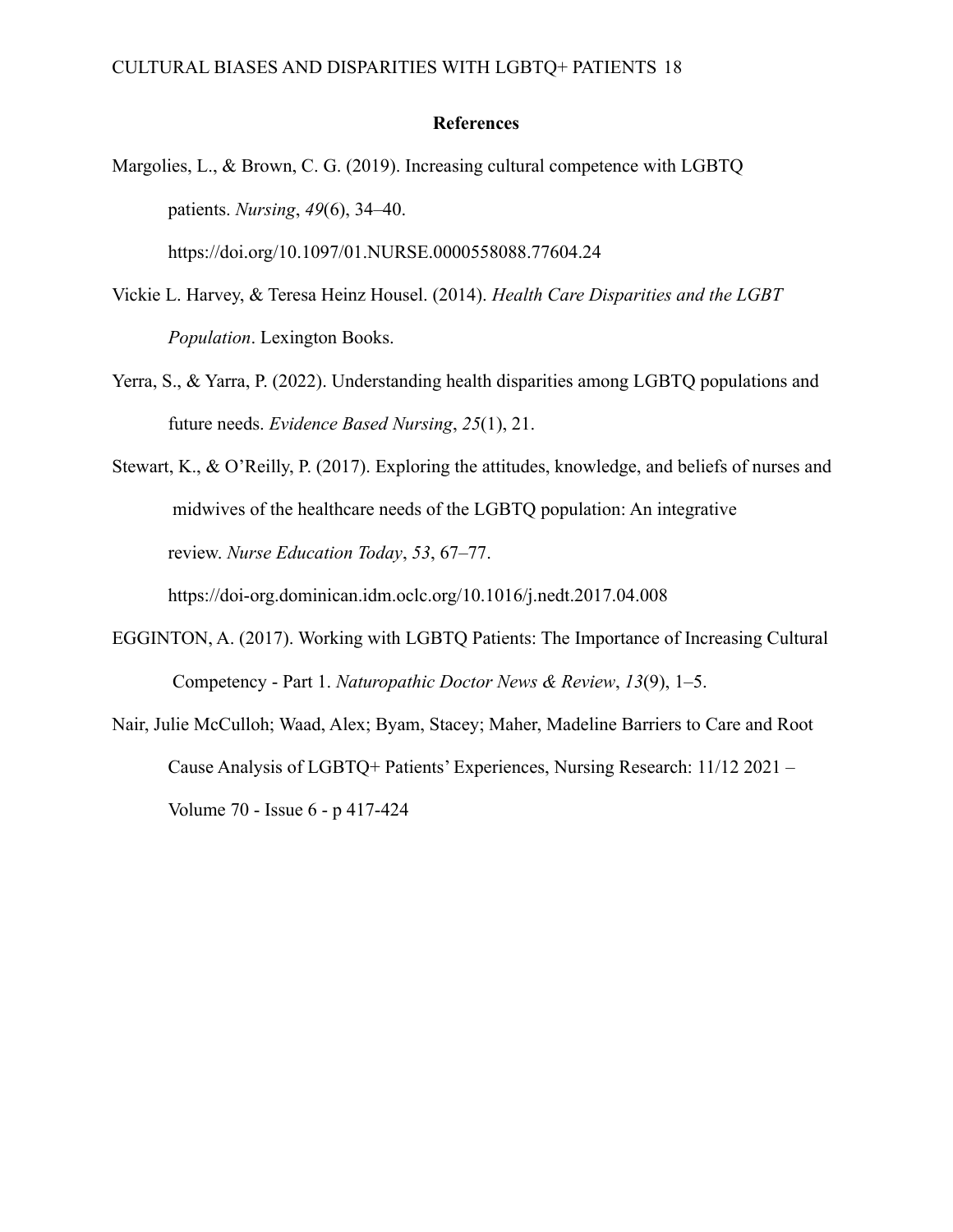### *Mixed Method Survey*

*(Likert Scale questions)*

*Appendix B - The Survey*

*The following survey intends to identify the understanding the effects of lack of cultural competency about nurses and health care providers, and the effects on the patients. Understanding the experience and effects from the lack of cultural competence from a patients perspective can create a better method of reducing the negative effects and implement appropriate interventions.*

*1) The information presented will uphold privacy, if you would like to disclose*

*information, please start by stating your sexual orientation?*

- *( ) Gay*
- *( ) Straight*
- *( ) Lesbian*
- *( ) Bisexual*
- *( ) Asexual*
- *( ) Queer*
- *( ) Trans*
- *( ) Non-Binary*

*2) If you identify with any sexual orientation other the above, please answer questions*

*the following question.*

*You can voluntarily choose to withhold information within the survey. But nonetheless, this information is used for research purposes.*

*3) How has your sexual orientation affected your healthcare?*

*4) Have you ever felt neglected by a healthcare provider due to your sexual*

*orientation? If so, please discuss your experience?*

*5) Rate your experiences with nurses and health care providers as a member of the*

*LGBTQ+ community?*

*6) Rate your experiences with nurses and health care providers as a person who identifies as heterosexual, or cis gender?*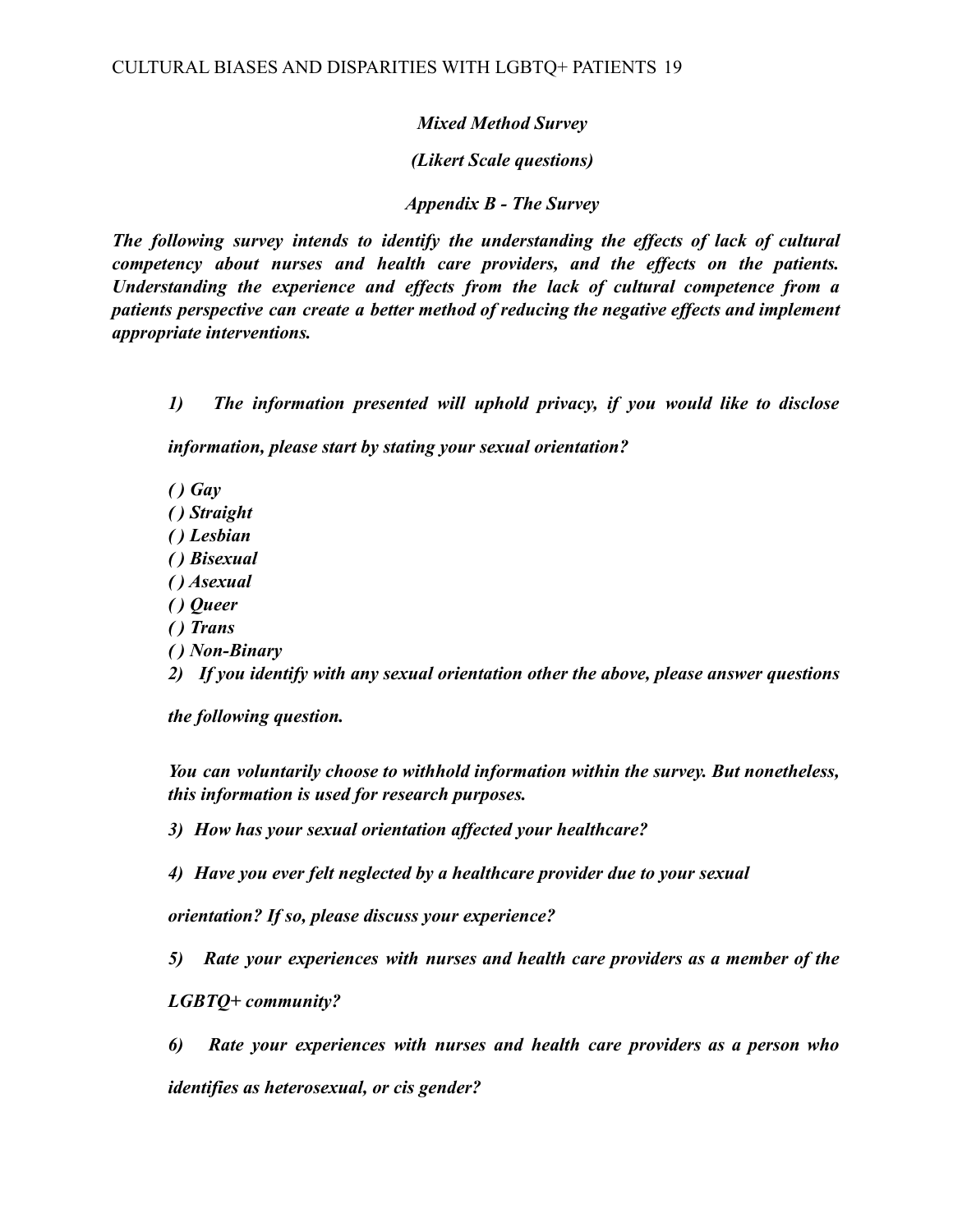*7) Would implementing LGTBQ+ culture in nursing and healthcare professional curriculum decrease the amount healthcare disparities?*

*1. Describe how implementing certain interventions pertaining to cultural competence for LGBTQ+ patients would reduce their healthcare disparities.*

*Thank you for your time!*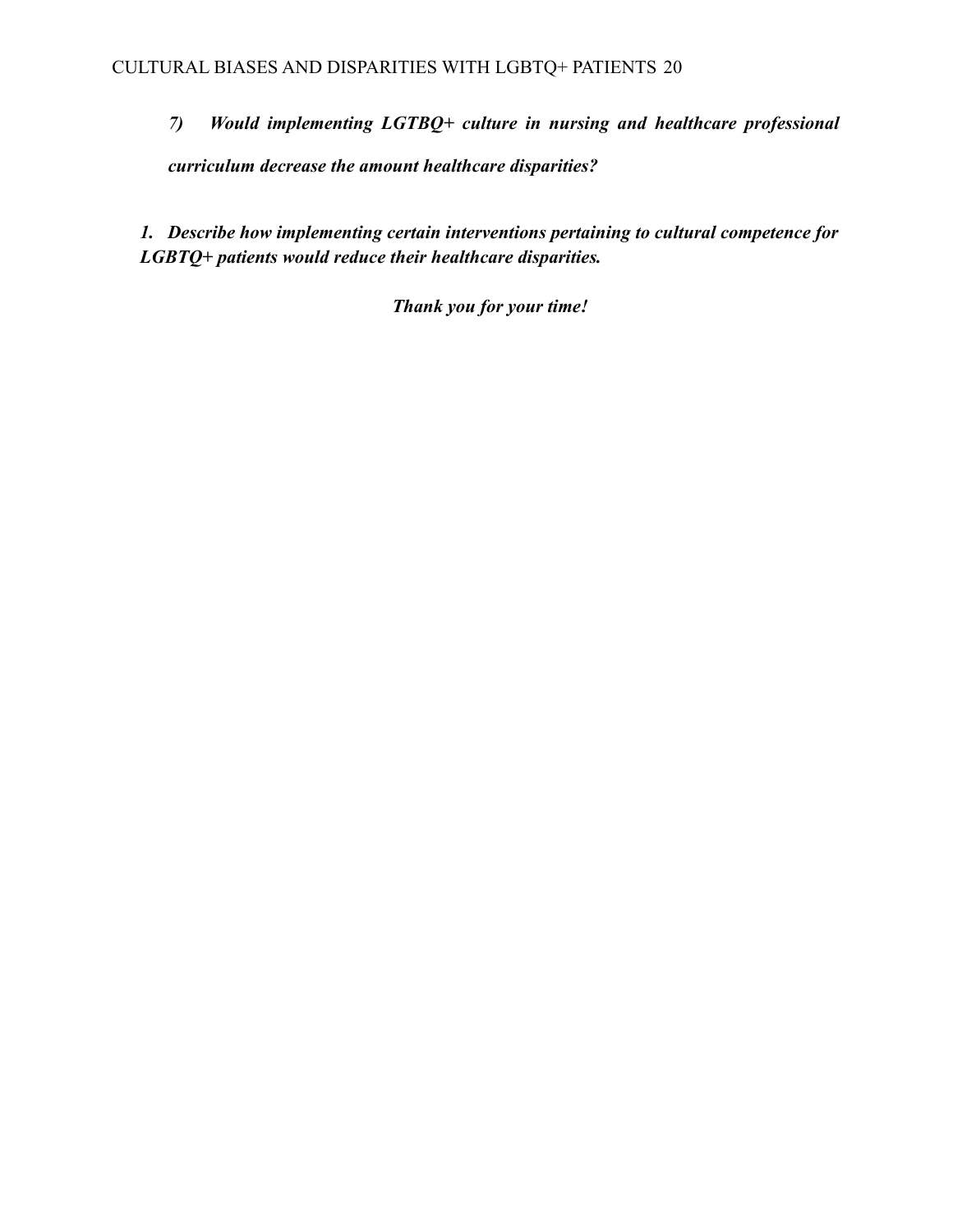## Running head: CULTURAL BIASES AND DISPARITIES WITH LGBTQ+ PATIENTS 21

| <b>Authors/Cit</b>                     | Purpose/O               | Sample -                                      | <b>Study</b>       | <b>Study</b>       | Major                    | <b>Strengths</b>      | Limitation              |
|----------------------------------------|-------------------------|-----------------------------------------------|--------------------|--------------------|--------------------------|-----------------------|-------------------------|
| ation                                  | bjective of Study       | <b>Population of</b><br>interest, sample size | Design             | <b>Methods</b>     | Finding(s)               |                       | $\mathbf{s}$            |
| Margolies, L.,                         | The purpose             | The                                           | <b>Oualitative</b> | <b>Focus</b>       | The major                | <b>They</b>           | They did                |
| &Brown, C.G.                           | of this study was to    | population of interest                        | <b>Designs</b>     | Group, Observation | finding was that         | provided an example   | not provide             |
| $(2019)$ . Increasing<br>cultural      | explain this issue with | was the LGBTQ+                                |                    |                    | relative to patient's    | of how disclosing     | information on the      |
| competence with                        | that coincide with the  | population. The                               |                    |                    | patient who identify     | their sexual          | reduction in their      |
| <b>LGBTQ</b>                           | lack of cultural        | sample size was 544                           |                    |                    | as LGBTO+ a              | orientation will omit | healthcare disparities  |
| patients. Nursing,<br>$49(6)$ , 34-40. | competence with         | participants within                           |                    |                    | non-disclosure with      | any deficit within    | within the LGBTQ+       |
| https://doi.org/10.1                   | nurses.                 | an ED that withheld                           |                    |                    | LGBTQ+ patients          | their health care     | population              |
| 097/01.NURSE.00                        |                         | their disclosure of                           |                    |                    | they reported more       | during a visit to the |                         |
| 00558088.77604.24                      |                         | sexual orientation                            |                    |                    | improved                 | ED.                   |                         |
|                                        |                         |                                               |                    |                    | communication and        |                       |                         |
|                                        |                         |                                               |                    |                    | greater comfort.         |                       |                         |
| Ouinn, G.                              | The goal of             | $N = 632$                                     | <b>Ouantitati</b>  | <b>Observatio</b>  | The results              | <b>They</b>           | Throughou               |
| P., Sutton, S. K.,                     | the study was to        |                                               | ve and Qualitative | nal                | show high rates of       | provided enough       | t the research there's  |
| Winfield, B., Breen, S.,               | explore the attitudes,  |                                               |                    |                    | sexual orientation       | information to        | a limited amount of     |
| Canales, J., Shetty, G.,               | health, knowledge,      |                                               |                    |                    | disclosure, greater      | determine the         | data on the specifics   |
| Sehovic, I., Green, B.                 | and experiences with    |                                               |                    |                    | acceptance from          | effectiveness of the  | for barriers in         |
| L., & Schabath, M. B.                  | healthcare setting      |                                               |                    |                    | provider with            | disclosure between    | seeking healthcare      |
| (2015). Lesbian, Gay,                  | and providers among     |                                               |                    |                    | <b>LGBTQ</b> status, and | the patients that     | LGBTQ+ patients.        |
| Bisexual, Transgender,                 | gay, lesbian, bisexual, |                                               |                    |                    | the need for             | identify as LGBTQ+    | This study mainly       |
| <b>Queer/Questioning</b>               | transgender, to         |                                               |                    |                    | examination of           | and heterosexual      | focuses on web-based    |
| (LGBTO) Perceptions                    | identify ways of        |                                               |                    |                    | hospital policies and    | patients              | questionnaire within    |
| and Health Care                        | improvement             |                                               |                    |                    | improved cultural        |                       | a community in          |
| <b>Experiences. Journal</b>            |                         |                                               |                    |                    | competency               |                       | Tampa Bay about         |
| of gay & lesbian social                |                         |                                               |                    |                    |                          |                       | general experiences     |
| services, $27(2)$ ,                    |                         |                                               |                    |                    |                          |                       | with healthcare         |
| $246 - 261.$                           |                         |                                               |                    |                    |                          |                       | provider and facilities |
| https://doi.org/10.1080                |                         |                                               |                    |                    |                          |                       | with LGBTQ+             |
| /10538720.2015.102227                  |                         |                                               |                    |                    |                          |                       | patients.               |
| 3                                      |                         |                                               |                    |                    |                          |                       |                         |
|                                        |                         |                                               |                    |                    |                          |                       |                         |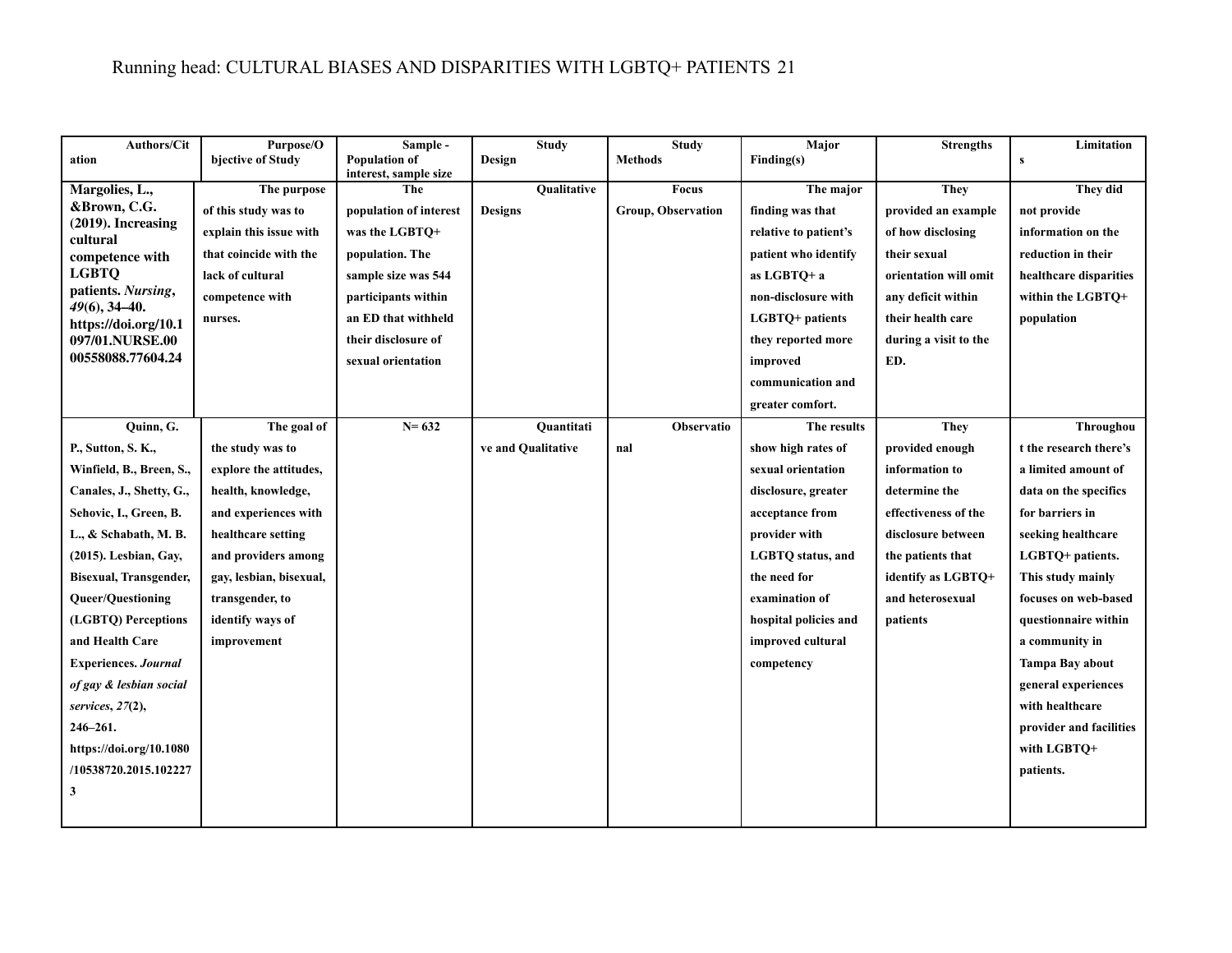| <b>Authors/Cit</b><br>ation  | Purpose/O<br>bjective of Study | Sample -<br><b>Population of</b><br>interest, sample size | <b>Study</b><br>Design    | <b>Study</b><br><b>Methods</b> | Major<br>Finding(s)          | <b>Strengths</b>        | Limitation<br>s        |
|------------------------------|--------------------------------|-----------------------------------------------------------|---------------------------|--------------------------------|------------------------------|-------------------------|------------------------|
|                              | To explore                     | <b>Multiple</b>                                           | Systematic                | Qualitative                    | All papers                   | <b>This</b>             | The                    |
| Stewart, K.,                 | current literature             | Patient qualitative                                       | <b>Integrative Review</b> | , quantitative, mixed          | were primary studies.        | literature really       | patient specific were  |
| & O'Reilly, P. (2017).       | surrounding the                | <b>Studies</b>                                            |                           | methods                        | The major themes             | assessed the effects of | generalized in terms   |
| <b>Exploring the</b>         | knowledge, beliefs             |                                                           |                           |                                | that arose from the          | healthcare on           | of which sexual        |
| attitudes, knowledge,        | and attitudes od               |                                                           |                           |                                | literature such as:          | LGBTQ+ population.      | orientation was        |
| and beliefs of nurses        | healthcare needs of            |                                                           |                           |                                | Heteronormativity            | The use of many         | affected throughout    |
| and                          | Lesbians, Gay,                 |                                                           |                           |                                | across Healthcare,           | different studies       | the study.             |
| midwives of                  | Bisexual,                      |                                                           |                           |                                | Queerphobia,                 | compiled into one       |                        |
| the healthcare needs of      | <b>Transgender and</b>         |                                                           |                           |                                | <b>Rainbow of Attitudes,</b> | really provided         |                        |
| the LGBTQ                    | Queer patients, and            |                                                           |                           |                                | <b>Learning Diversity"</b>   | accurate information    |                        |
| population: An               | their influence on             |                                                           |                           |                                |                              | to support research.    |                        |
| integrative                  | equal and                      |                                                           |                           |                                |                              |                         |                        |
| review. Nurse                | non-discriminatory             |                                                           |                           |                                |                              |                         |                        |
| <b>Education Today</b> , 53, | care for LGBTQ                 |                                                           |                           |                                |                              |                         |                        |
| $67 - 77.$                   | individuals.                   |                                                           |                           |                                |                              |                         |                        |
| https://doi-org.domini       |                                |                                                           |                           |                                |                              |                         |                        |
| can.idm.oclc.org/10.10       |                                |                                                           |                           |                                |                              |                         |                        |
| 16/j.nedt.2017.04.008        |                                |                                                           |                           |                                |                              |                         |                        |
|                              |                                |                                                           |                           |                                |                              |                         |                        |
| Morris, M.,                  | Understan                      | $N = 639$                                                 | Qualitative               | Systematic                     | <b>This</b>                  | <b>This</b>             | Some of                |
| Cooper, R. L.,               | ding the basis of              | <b>Abstracts</b>                                          | , Pre-Post                | <b>Review</b>                  | search identified 639        | effectiveness of the    | the biases were not    |
| Ramesh, A.,                  | implicit bias along            |                                                           | <b>Intervention Test</b>  |                                | articles identifying as      | intergroup contact in   | used within this       |
| Tabatabai, M., Arcury,       | with stigmatization            |                                                           |                           |                                | medical programs,            | terms of                | research because they  |
| T. A., Shinn, M., Im,        | causing LGBTQ                  |                                                           |                           |                                | nursing programs             | understanding the       | had either outliers in |
| W., Juarez, P., &            | patients to receive a          |                                                           |                           |                                | and dental students          | prejudice has been      | terms of participants  |
| Matthews-Juarez, P.          | lower standard of              |                                                           |                           |                                | trying to reduce the         | seen to create an       | they were looking for  |
| $(2019)$ . Training to       | care contributing to           |                                                           |                           |                                | implicit bias towards        | opportunity for         | or it wasn't a form of |
| reduce                       | their health care              |                                                           |                           |                                | LGBTQ+ patients.             | medical professions     | original research.     |
| <b>LGBTQ-related bias</b>    | disparities                    |                                                           |                           |                                |                              | to increase LGBTQ       |                        |
| among medical,               |                                |                                                           |                           |                                |                              | understanding.          |                        |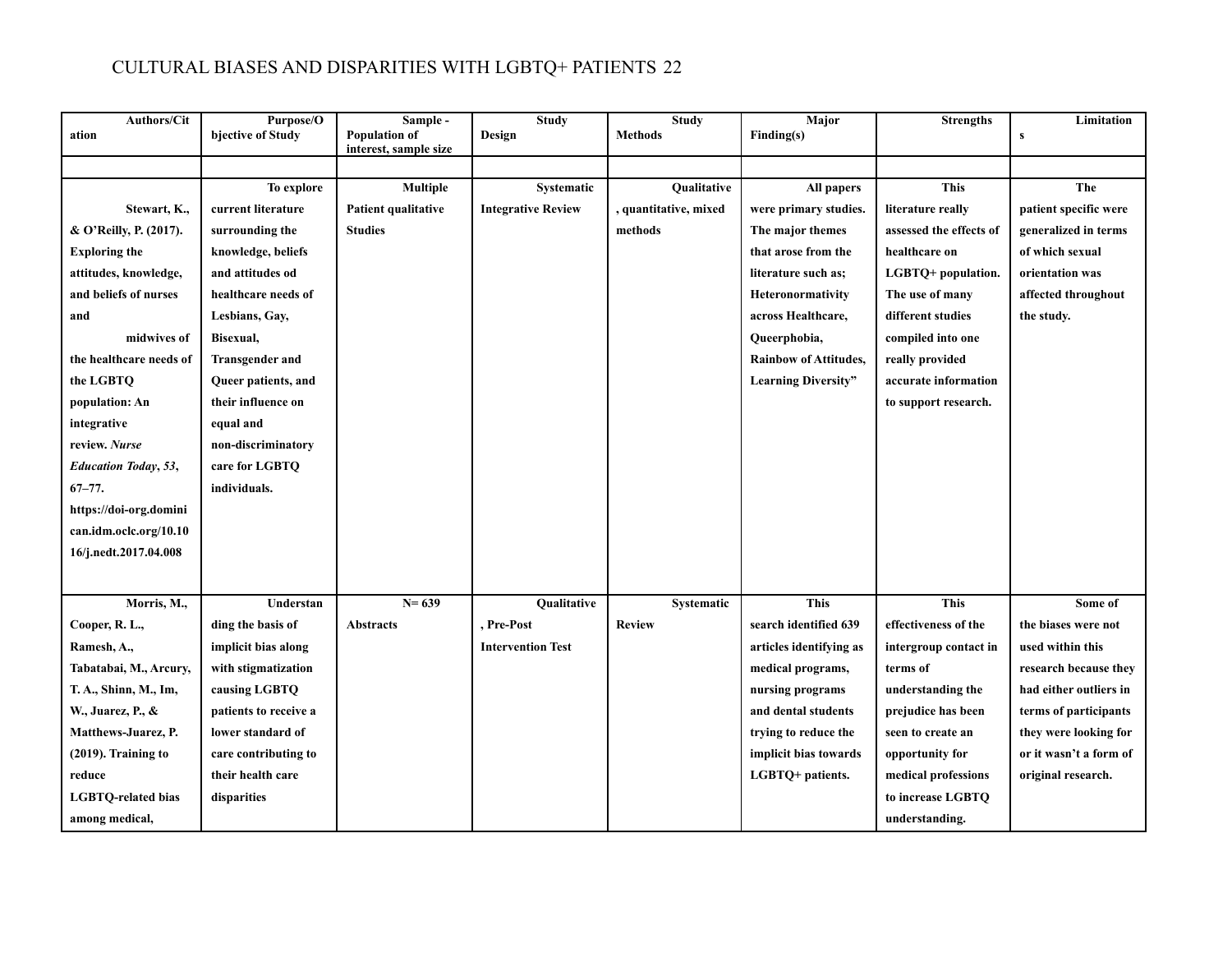| <b>Authors/Cit</b>            | Purpose/O                     | Sample -                                      | <b>Study</b>       | <b>Study</b>   | Major                  | <b>Strengths</b>       | Limitation             |
|-------------------------------|-------------------------------|-----------------------------------------------|--------------------|----------------|------------------------|------------------------|------------------------|
| ation                         | bjective of Study             | <b>Population of</b><br>interest, sample size | Design             | <b>Methods</b> | Finding(s)             |                        | S                      |
| nursing, and dental           |                               |                                               |                    |                |                        |                        |                        |
| students and                  |                               |                                               |                    |                |                        |                        |                        |
| providers: a                  |                               |                                               |                    |                |                        |                        |                        |
| systematic                    |                               |                                               |                    |                |                        |                        |                        |
| review. BMC medical           |                               |                                               |                    |                |                        |                        |                        |
| education, 19(1), 325.        |                               |                                               |                    |                |                        |                        |                        |
| https://doi.org/10.1186/      |                               |                                               |                    |                |                        |                        |                        |
| s12909-019-1727-3             |                               |                                               |                    |                |                        |                        |                        |
|                               |                               |                                               |                    |                |                        |                        |                        |
|                               |                               |                                               |                    |                |                        |                        |                        |
| <b>Differences</b>            | Health                        | $N = 206$                                     | Longitudal         | Focus          | <b>Patients</b>        | <b>They</b>            | This study             |
| in Healthcare Access,         | services research             |                                               | <b>Study</b>       | Group          | who identified as      | assess a multitude of  | was very diverse and   |
| <b>Use, and Experiences</b>   | involving LGBTQ               |                                               |                    |                | queer or were          | factors that influence | meticulous with        |
| <b>Within a Community</b>     | which has focused on          |                                               |                    |                | questioning sexual     | and changes the        | providing              |
| <b>Sample of Racially</b>     | differences in                |                                               |                    |                | orientation identity   | <b>LGTBQ</b> patients  | information with the   |
| Diverse Lesbian, Gay,         | healthcare access,            |                                               |                    |                | reported negative      | outlook for their      | wide array of          |
| <b>Bisexual, Transgender,</b> | use, and experiences          |                                               |                    |                | healthcare             | healthcare with HCP.   | participants.          |
| and Questioning               | between cisgender,            |                                               |                    |                | experiences more       |                        |                        |
| <b>Emerging Adults</b>        | heterosexual, adults,         |                                               |                    |                | frequently than their  |                        |                        |
| Kathryn                       | and LGBTQ adults.             |                                               |                    |                | <b>LGB</b> identified  |                        |                        |
| Macapagal, PhD,1              | <b>Basically, focusing on</b> |                                               |                    |                | participants           |                        |                        |
| Ramona Bhatia, MD,            | healthcare challenges         |                                               |                    |                |                        |                        |                        |
| MS,2,3 and George J.          | this specific                 |                                               |                    |                |                        |                        |                        |
| Greene, PhD1                  | community faces in            |                                               |                    |                |                        |                        |                        |
|                               | healthcare.                   |                                               |                    |                |                        |                        |                        |
|                               |                               |                                               |                    |                |                        |                        |                        |
| Donisi, V.,                   | The                           | $N = 110$                                     | <b>Ouantitati</b>  | <b>Focus</b>   | Knowledge              | A large                | <b>Initially</b>       |
| Amaddeo, F.,                  | purporse of this study        | participants                                  | ve and qualitative | Group, Survey  | scores increased after | sample of healthcare   | this training was      |
| Zakrzewska, K.,               | was conduct a                 |                                               |                    |                | the training,          | workers were able to   | open to all healthcare |
| Farinella, F., Davis, R.,     | LGBTQ+ training for           |                                               |                    |                | irrespective of age    | participate in the     | and support workers    |
| Gios, L., Sherriff, N.,       | healthcare workers            |                                               |                    |                | and sexual             | training, including    | participants, but      |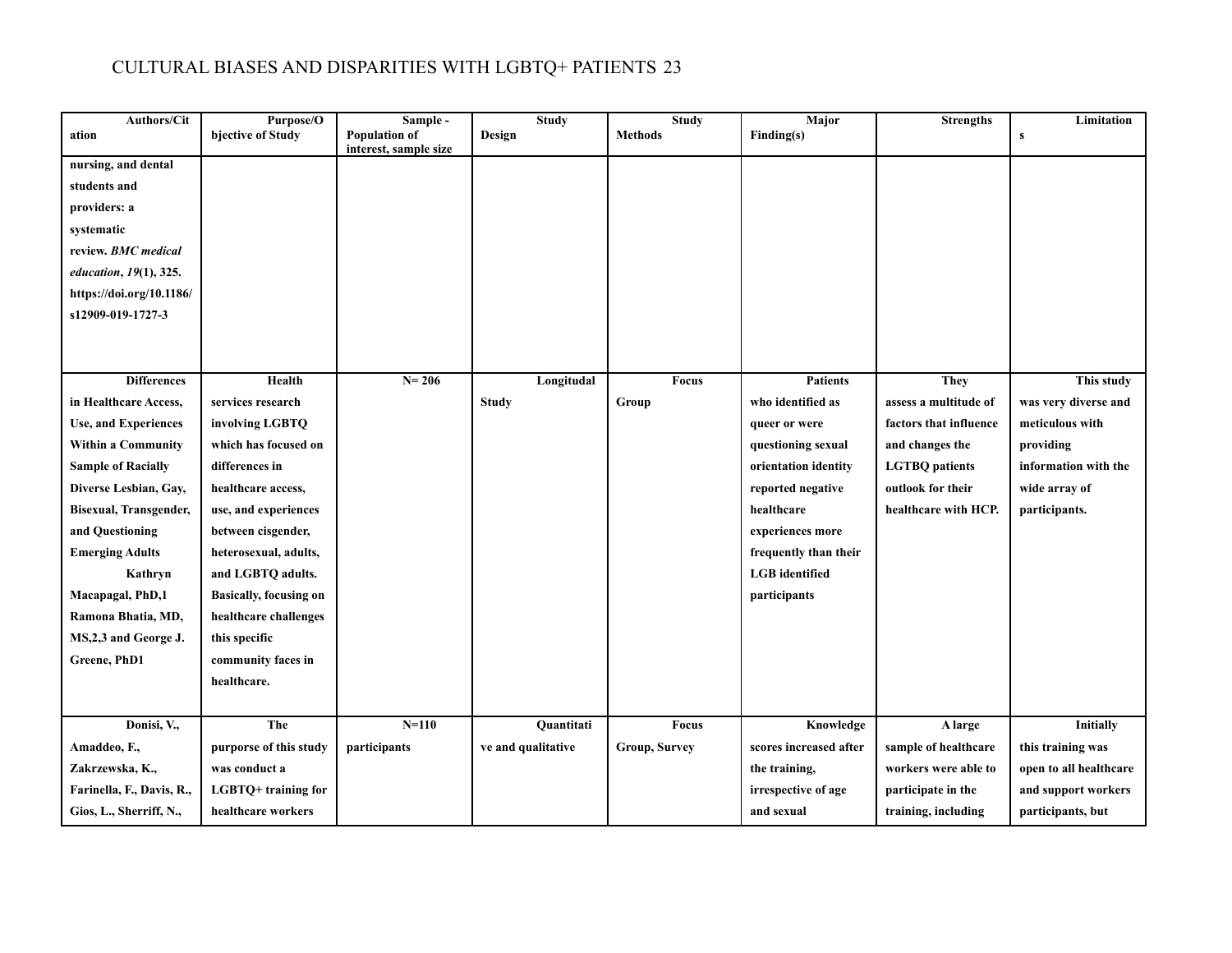| <b>Authors/Cit</b>          | Purpose/O              | Sample -                                      | <b>Study</b>     | <b>Study</b>    | <b>Major</b>               | <b>Strengths</b>       | Limitation             |
|-----------------------------|------------------------|-----------------------------------------------|------------------|-----------------|----------------------------|------------------------|------------------------|
| ation                       | bjective of Study      | <b>Population of</b><br>interest, sample size | Design           | <b>Methods</b>  | Finding(s)                 |                        | $\mathbf{s}$           |
| Zeeman, L., Mcglynn,        | and the results of its |                                               |                  |                 | orientation of             | non-medical staff to   | almost half of the     |
| N., Browne, K.,             | pilot implementation   |                                               |                  |                 | participants.              | contribute the         | participants were      |
| Pawlega, M.,                |                        |                                               |                  |                 | <b>Attitudes of scores</b> | controlled             | <b>LGBTI</b> which can |
| Rodzinka, M., Pinto,        |                        |                                               |                  |                 | generally improved,        | randomized study.      | represent a bias.      |
| N., Hugendubel, K.,         |                        |                                               |                  |                 | particularly in terms      |                        |                        |
| Russell, C., Costongs,      |                        |                                               |                  |                 | of inclusivity and         |                        |                        |
| C., Sanchez-Lambert,        |                        |                                               |                  |                 | greater                    |                        |                        |
| J., Mirandola, M., &        |                        |                                               |                  |                 | acknowledgement of         |                        |                        |
| Rosinska, M. (2020).        |                        |                                               |                  |                 | <b>LGBTQI</b> health       |                        |                        |
| <b>Training healthcare</b>  |                        |                                               |                  |                 | needs and                  |                        |                        |
| professionals in            |                        |                                               |                  |                 | competence                 |                        |                        |
| <b>LGBTI</b> cultural       |                        |                                               |                  |                 |                            |                        |                        |
| competencies:               |                        |                                               |                  |                 |                            |                        |                        |
| <b>Exploratory findings</b> |                        |                                               |                  |                 |                            |                        |                        |
| from the                    |                        |                                               |                  |                 |                            |                        |                        |
| Health4LGBTI pilot          |                        |                                               |                  |                 |                            |                        |                        |
| project. Patient            |                        |                                               |                  |                 |                            |                        |                        |
| <b>Education and</b>        |                        |                                               |                  |                 |                            |                        |                        |
| Counseling, 103(5),         |                        |                                               |                  |                 |                            |                        |                        |
| 978-987.                    |                        |                                               |                  |                 |                            |                        |                        |
| https://doi.org/10.1016     |                        |                                               |                  |                 |                            |                        |                        |
| /j.pec.2019.12.00           |                        |                                               |                  |                 |                            |                        |                        |
|                             |                        |                                               |                  |                 |                            |                        |                        |
| Traister, T.                | The                    | $N = 112$                                     | Qualitative      | Survey,         | The study                  | This study             | The study              |
| (2020). Improving           | purpose of this study  |                                               | and quantitative | cross-sectional | highlighted the            | has shown that         | focused on the         |
| <b>LGBTQ</b> cultural       | was to understand      |                                               |                  | research design | effectiveness of an        | nurses desire to learn | knowledge, attitude,   |
| competence of RNs           | the scarcity of        |                                               |                  |                 | educational                | about LGBTQ people     | and cultural           |
| through education. The      | LGBTQ+ culture         |                                               |                  |                 | intervention on            | and want to provide    | competence of RNs in   |
| Journal of Continuing       | education within       |                                               |                  |                 | knowledge. To              | them with culturally   | a metropolitan region  |
| <b>Education</b> in         | nursing schools. The   |                                               |                  |                 | further assess the         | competent care.        | in southwestern        |
| <b>Nursing</b> , 51(8),     | purpose of this study  |                                               |                  |                 | impact of the              | Incorporating          |                        |